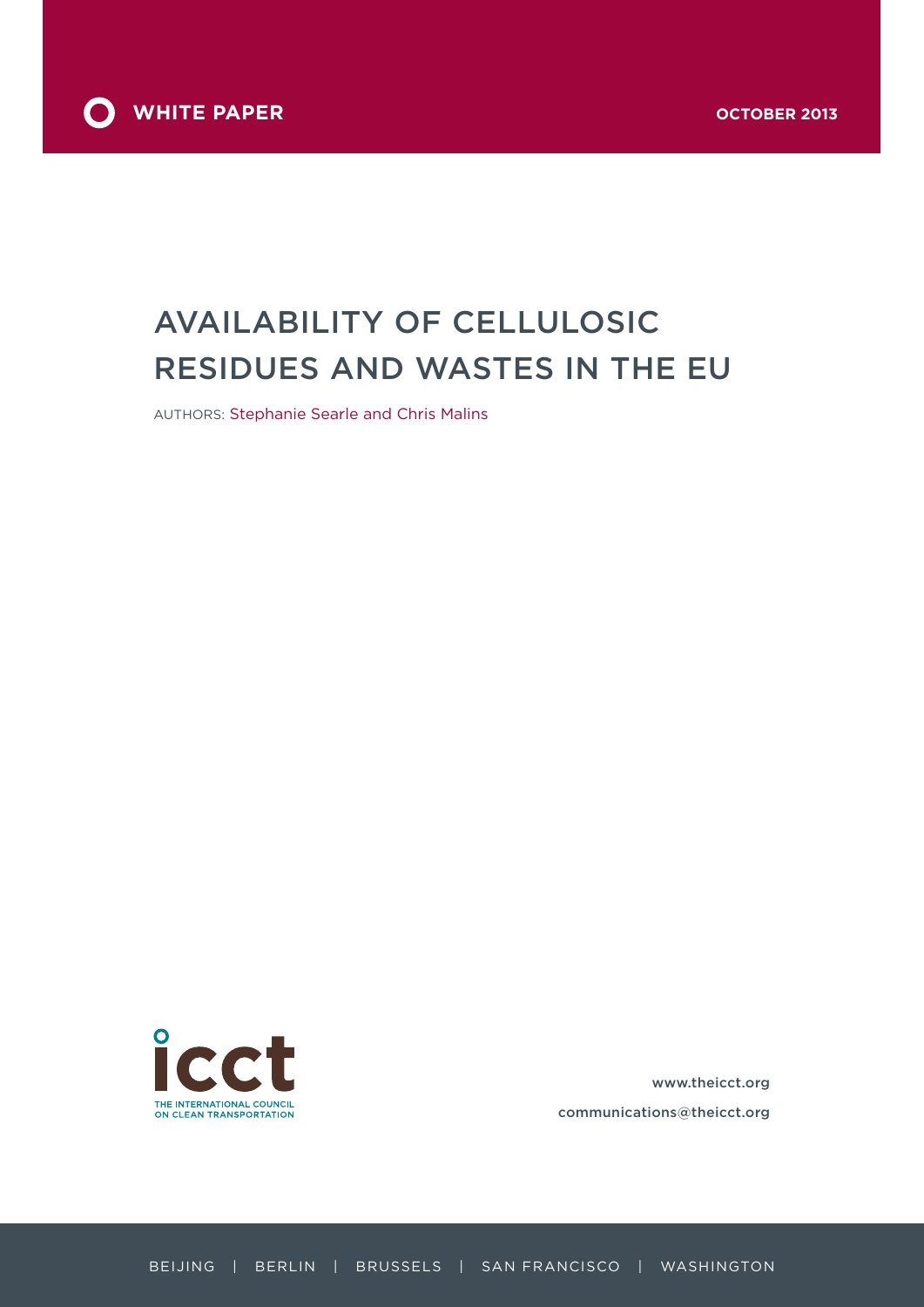### **PARTICIPANTS**

Convener

» European Climate Foundation (ECF)

Expert consultants

- » Institute for European Environmental Policy (IEEP)
- » International Council on Clean Transportation (ICCT)

Expert steering group

- » Novozymes
- » M & G
- » Transport & Environment (T&E)
- » BirdLife Europe
- » European Environmental Bureau (EEB)
- » World Wildlife Fund (WWF)
- » Lanzatech

© 2013 International Council on Clean Transportation

1225 I Street NW, Suite 900 Washington, DC 20005

www.theicct.org | communications@theicct.org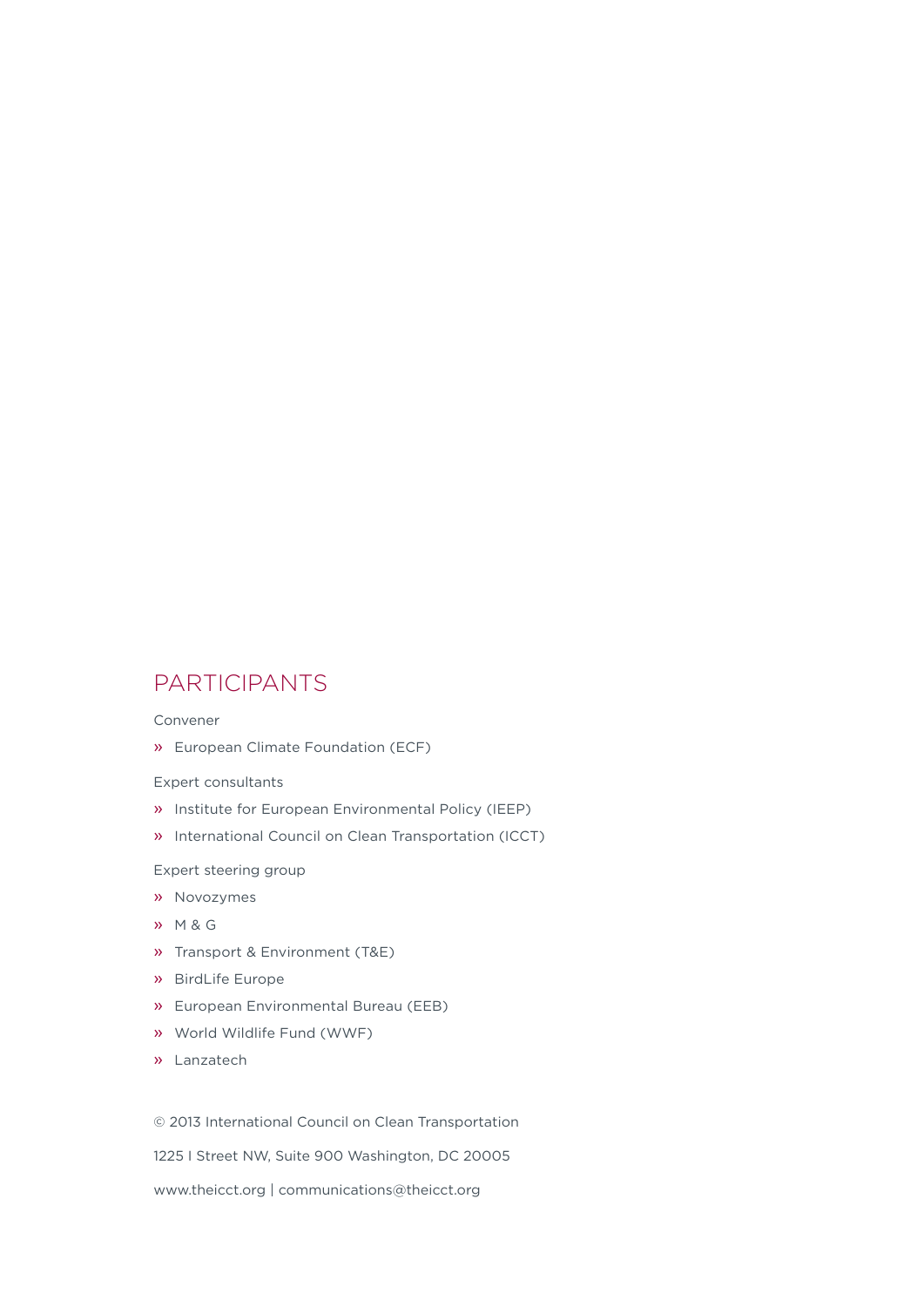# TABLE OF CONTENTS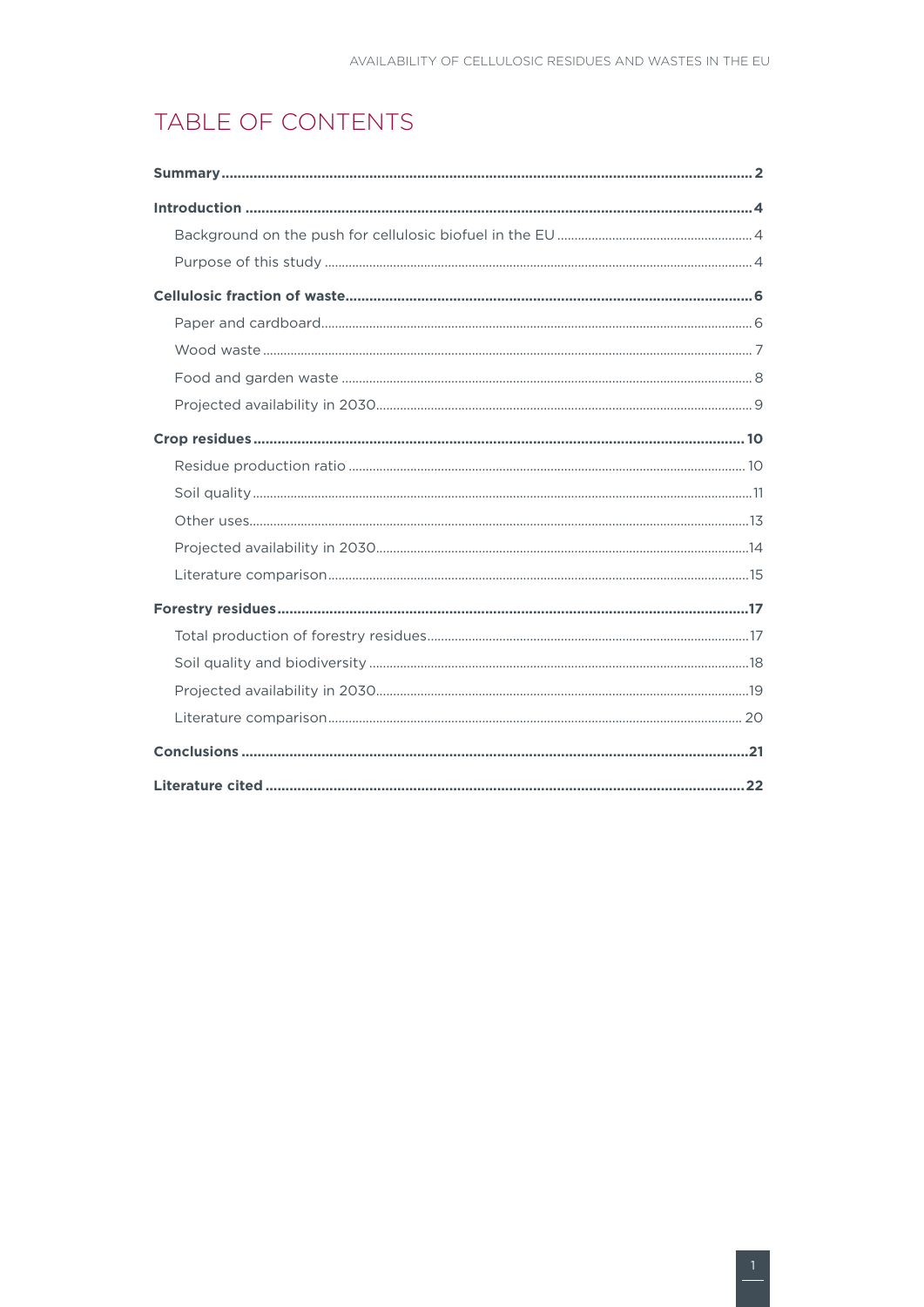# <span id="page-3-0"></span>**SUMMARY**

The demand for renewable energy has grown in the EU over recent years with policy support through the Renewable Energy Directive, Fuel Quality Directive, and Emissions Trading Scheme. While, at the time of writing, global cellulosic biofuel production is still low compared to other biofuels, there is significant potential for sustainable energy from cellulosic biomass in the future.

This study aims to estimate the sustainable availability of certain cellulosic wastes and residues in the EU. We calculate the availability of the cellulosic fraction of waste, agricultural residues, and forestry residues, while considering current uses of these materials and the environmental impact of utilization.

The total amount of paper, wood, food, and garden waste produced in the EU is considerable, in the order of 900 million tonnes per year. However, a large fraction of this is not truly "waste," but low-value input materials from industrial processing and livestock care. A good example is sawdust, a "waste product" of milling wood that is then used to make products such as fiberboard. Agricultural residues, or the leaves and stalks of plants left over after harvesting, are "waste" from the consumer's perspective but often have other agricultural uses, such as animal bedding. Some wastes and residues do not have industrial uses but still provide valuable environmental services, such as the twigs and leaves left over from logging, which house small wildlife and return nutrients to the soil to support future forest growth. Diversion of these materials from their current uses would have potentially negative knock-on effects on industry and the environment. Accounting for various industrial uses and sustainability restrictions, about a quarter of the total production of these cellulosic materials is available for energy use, now and through 2030. The estimated sustainable availability in each category is shown in Table 1. The total available cellulosic biomass is found to be about 220 million tonnes per year, with the majority coming from crop residues (Table 1).

| <b>Category</b>          | <b>Subcategory</b> | <b>Current availability</b><br>(Mtonnes/yr) | <b>2030 Availability</b><br>(Mtonnes/yr) |
|--------------------------|--------------------|---------------------------------------------|------------------------------------------|
|                          | Paper              | 17.5                                        | 12.3                                     |
| <b>Waste</b>             | Wood               | 8                                           | 5.6                                      |
|                          | Food and garden    | 37.6                                        | 26.3                                     |
| <b>Crop residues</b>     |                    | 122                                         | 139                                      |
| <b>Forestry residues</b> |                    | 40                                          | 40                                       |
|                          | <b>Sum</b>         | 225                                         | 223                                      |

**Table 1.** Present and future (2030) sustainable availability of wastes and residues in the EU.

The quantity of available cellulosic resource represents a sizable opportunity to produce sustainable, low-carbon-intensity energy on a large scale. If all the EU-based sustainably available cellulosic biomass was processed for transport fuel, and accounting for energy losses in conversion, these renewable feedstocks could supply a little under 1 million barrels of oil equivalent per day. This biofuel could potentially displace 13% of road fuel consumption in the EU in 2020, and 16% in 2030.

At the same time, it is critical to understand that using any resource, even if it appears to be available in excess, can have complex downstream effects on markets, other uses, and the demand for other resources. Environmental impact stems from both the direct utilization of the wastes and residues analyzed here and also from the indirect effects on other industries, and this impact is not fully assessed here. It should be recognized that there will be competition for feedstocks within the energy sector, so the above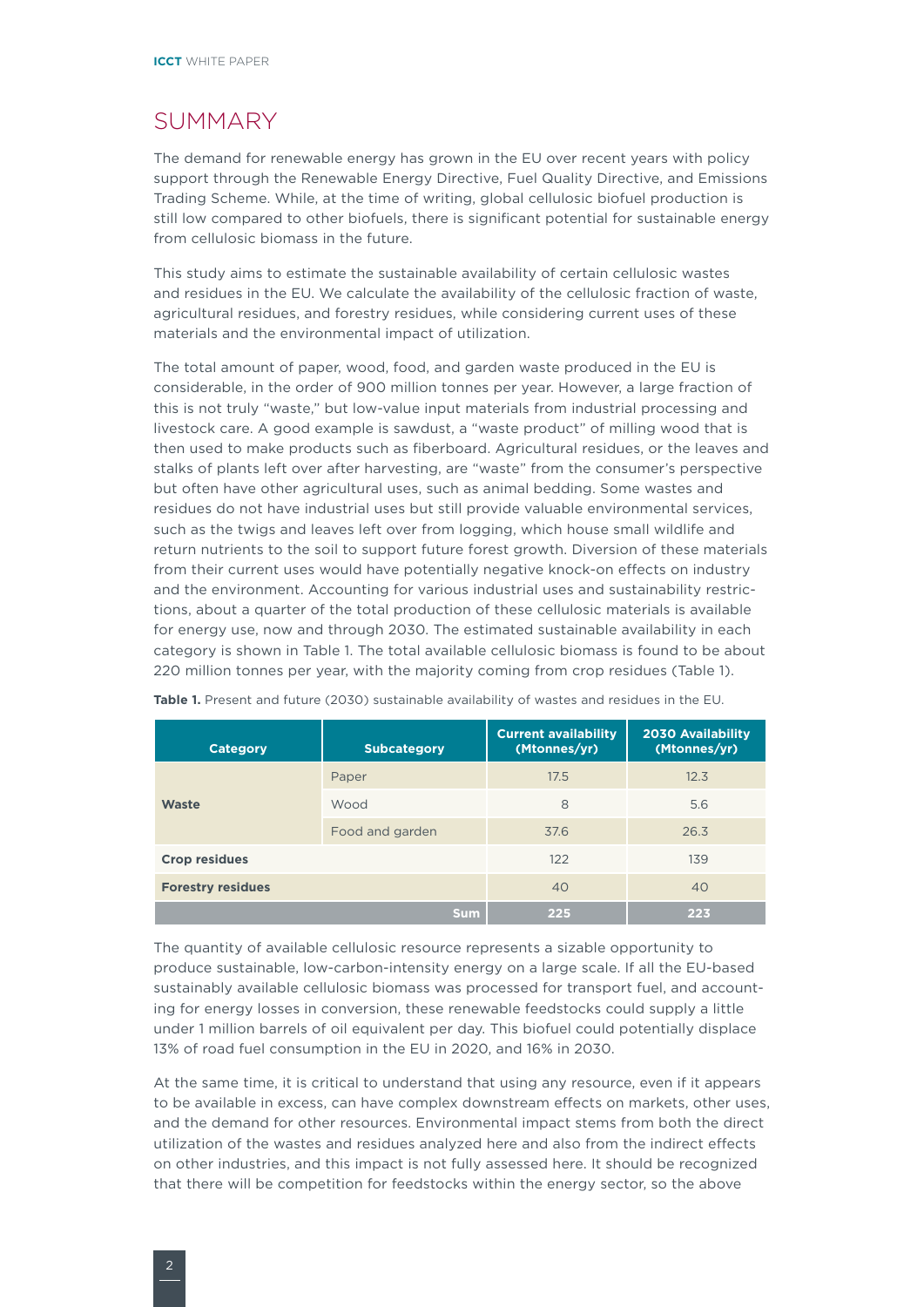estimate should be understood as the upper bound on the available sustainable energy resource for transport fuels. In addition, there are many industrial challenges in achieving such a major new deployment of sustainable low carbon fuels. Among these challenges is the question of how to create the right policy and fiscal incentives to reduce investment risk for the advanced biofuel industry, thereby allowing for such a substantial scale-up. Even with robust and effective policy support, some fraction of this resource is likely to be impossible to economically mobilize—the stronger the support framework, the more could be achieved.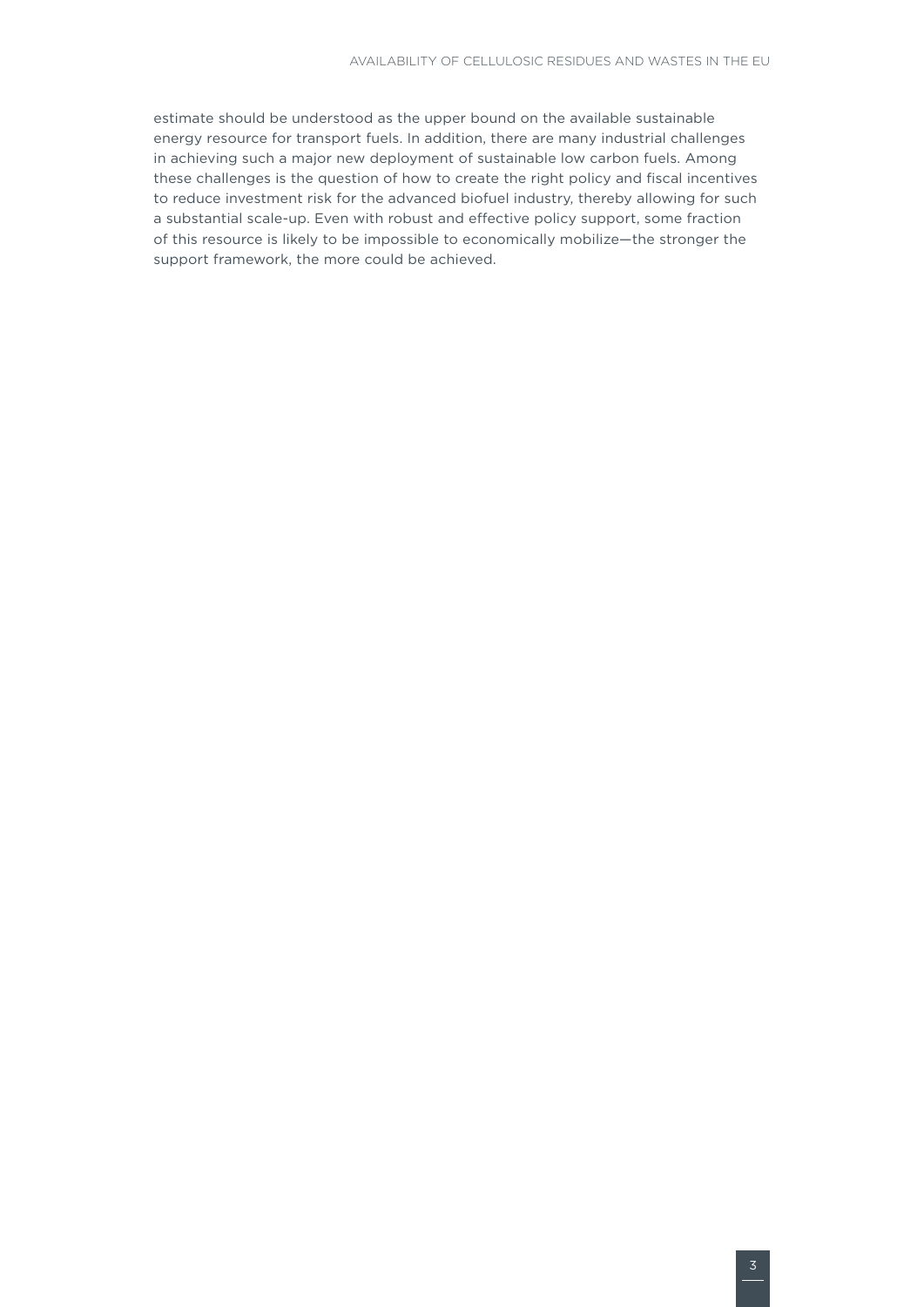# <span id="page-5-0"></span>Introduction

#### **Background on the push for cellulosic biofuel in the EU**

Since 2009, European policy has supported biofuels through two major directives: the Renewable Energy Directive (RED) and the Fuel Quality Directive (FQD). The RED mandates a certain volume of renewable energy: 20% of total energy must be from renewable sources by 2020, and as part of this target, 10% of transport energy must be from renewable sources. The FQD mandates greenhouse gas reduction in transport fuels: fuels used in cars, trucks and non-road mobile machinery must have a 6% lower average lifecycle carbon intensity in 2020 than they did in 2010.

With respect to transportation fuels, progress towards these mandates has largely been fulfilled through food-based biofuels, made from crops such as wheat, rapeseed oil, palm oil, sugarcane, and so forth. The large-scale use of food for fuel has become controversial as biofuels have been accused of raising food prices and consequently incentivizing the increased conversion of land to agricultural use, an effect called *indirect land use change (iLUC)*. GHG emissions associated with iLUC have been estimated to make some biofuels (notably from oilseeds) more greenhouse-gas-intensive than petroleum (Laborde, 2011).

Responding to concern about iLUC and effects on food security, there has been an increasing focus on support to commercialize non-food-based biofuels that do not cause iLUC. This includes a European Commission proposal to double or quadruple count the energy content of certain non-food biofuel feedstocks to the RED target. An area of particular interest is the use of biomass with low economic value, such as wastes and residues, to make biofuels. It is anticipated that biofuels from wastes and residues may have low carbon intensities, especially in cases where the biomass would otherwise probably have decomposed. Low-value biomass can include residues from agriculture and forestry, as well as household food and garden waste. This last category may have an especially low carbon footprint, as using it for biofuel would mean avoiding potential climate-warming methane emissions from landfills.

#### **Purpose of this study**

This study aims to estimate the environmentally sustainable availability of wastes and residues for cellulosic biofuel production in the EU. Availability is estimated for the present and for the year 2030. The feedstock categories included here are:

- » The cellulosic fraction of collected waste
	- » Paper and cardboard waste
	- » Wood waste (processing residues and post-consumer wood)
	- » Food and garden waste
- » Agricultural crop residues
- » Forestry harvesting residues

For each of these categories, we present the total availability or generation of the waste or residue. If the material has other existing uses, we discuss displacement effects in the context of the "waste management hierarchy" (UNEP, 2011). This concept prioritizes the usage of waste in the following order: prevention of waste generation, re-use, recycling (including composting), energy recovery, and, when no other options are available, disposal. It is possible that in some circumstances, energy recovery might be an environmentally preferable outcome to uses such as composting, so we consider the hierarchy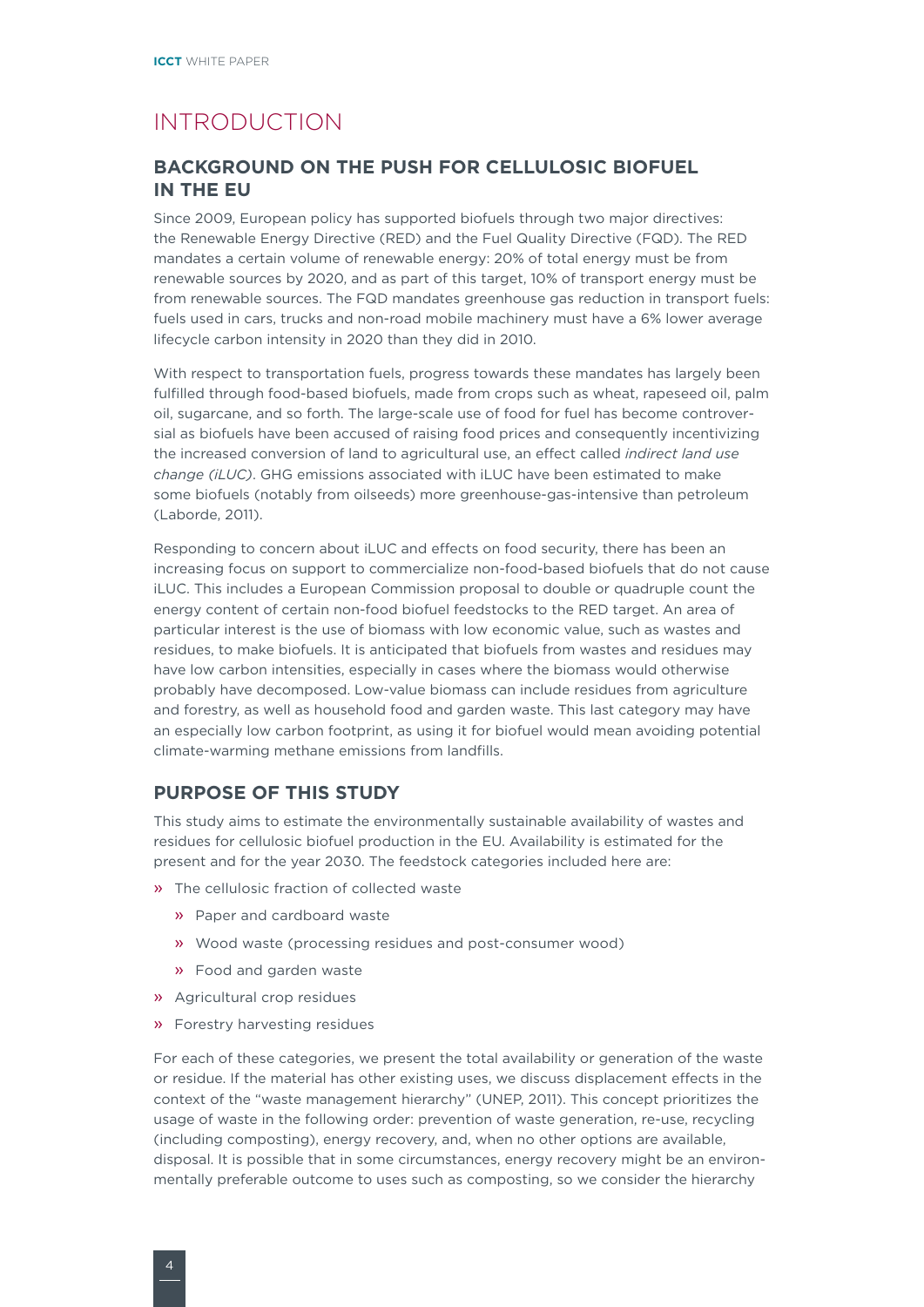as a guide rather than a rigid rule. We also discuss how the collection of agricultural and forestry residues can impact soil carbon and biodiversity.

This report does not judge whether biomass should be used for biofuel or biopower. Some experts have shown that greater GHG reductions can be achieved by using biomass for electricity generation instead of fuel, as biofuel requires additional processing energy and thus produces more emissions (Frass & Johansson, 2009; Campbell et al, 2009), and because coal produces more CO<sub>2</sub> per unit of energy derived than does petroleum (Staffell, 2011), so displacing coal is associated with higher GHG savings. Other experts believe biomass resources should be targeted for biofuel production, because while the electricity sector can eventually be decarbonized without biomass (using solar, wind, geothermal, etc.), there are relatively few options other than biomass to decarbonize liquid transport fuels. The fact that competition exists between the power and fuels industries for biomass does need to be recognized. Diverting biomass from power generation will have indirect consequences, such as increased use of other energy sources, just as using all biomass for power may lead to greater consumption of petroleum. In the worst case, reduced biomass availability could result in increased use of coal—but given the existence of binding renewables targets, it could also result in increased deployment of alternative renewable power generation. This study does not make any assumption about these displacement effects. The economics of biomass utilization matter a great deal, and the use of higher-value products (potentially including cellulosic biofuel) may support greater use of biomass overall.

This report focuses on the quantity of cellulosic wastes and residues generated and discusses factors constraining this availability for biofuel; subsequent reports for this project will address the greenhouse gas intensity of these feedstocks and conversion pathways, the economics of cellulosic biofuel production, and the potential for biomass production from dedicated energy crops.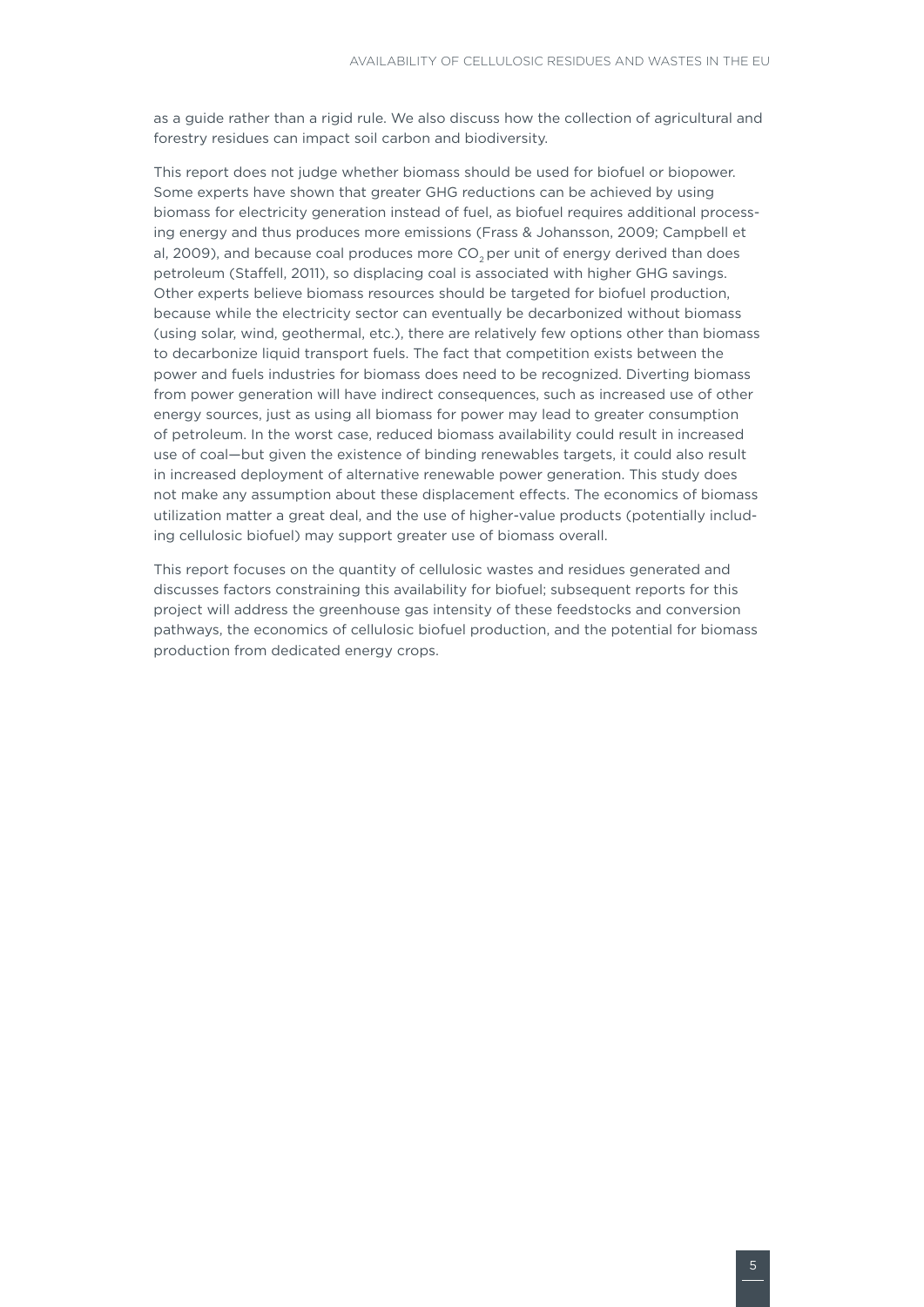# <span id="page-7-0"></span>Cellulosic fraction of waste

The major cellulosic components of collected municipal waste include discarded wood, paper, food, and garden waste. Some of this material is then recovered and recycled into other uses or incinerated for heat and power, and the rest is permanently disposed, typically in landfills. This section provides estimates of the quantity of each type of waste produced and its fate. The fraction of waste that can most sustainably be used for biofuel is that which would not otherwise be recovered for any use. Where there are existing uses, there is an opportunity cost from diverting the material to biofuel processing, as well as possible displacement effects. These effects must be evaluated before determining whether processing into biofuel represents a good use for that resource.

#### **Paper and cardboard**

According to the Confederation of European Paper Industries (CEPI), the industry association, about 81.5 million tonnes of paper and cardboard were consumed in the EU in 2011 (CEPI, 2012). Paper and cardboard have a very short lifespan and are usually discarded after one to two years (Marland, 2010). In 2011, 59% of paper and cardboard, or 48.4 million tonnes, was recycled (Table 2). In addition to this, CEPI reports that about 0.4 million tonnes (0.5%) were composted, 0.2 million tonnes (0.2%) recycled in other ways, and 5.5 million tonnes (7%) incinerated, some for energy (Eurostat estimates that about 90% of paper and cardboard incineration is for energy recovery) and the rest to avoid landfill disposal.

| Fate                                                   | <b>Quantity (million tonnes/yr)</b> | <b>Sustainably available</b> |
|--------------------------------------------------------|-------------------------------------|------------------------------|
| <b>Generation of paper and</b><br>cardboard waste      | 81.5                                |                              |
| Recycled for further paper and<br>cardboard production | 48.4                                | X                            |
| Net trade of paper for recycling                       | 8.9                                 | X                            |
| <b>Composting</b>                                      | 0.4                                 | X                            |
| <b>Incineration</b>                                    | 5.5                                 |                              |
| <b>Other recovery</b>                                  | 0.2                                 |                              |
| <b>Landfill and other</b><br>non-collectible disposal  | 17.5                                |                              |

**Table 2.** Fate of paper and cardboard consumed in the EU in 2011 (source: CEPI, 2012)

A substantial amount of waste paper and cardboard is not put to any productive function. Using this paper (which would otherwise be disposed of in landfills or incinerated with no energy recovery) for biofuel would likely deliver environmental benefits. The waste hierarchy prioritizes recycling (including composting) above energy recovery because materials are considered to have a higher value than that reflected by their raw energy content alone. Diverting waste paper from any recovery stream, including that which is composted or incinerated for energy, should be done with caution, as doing so will create demand for other materials. Using waste paper and cardboard for biofuel could be unsustainable if it leads to this kind of displacement, so care should be taken to ensure that it does not skew demand.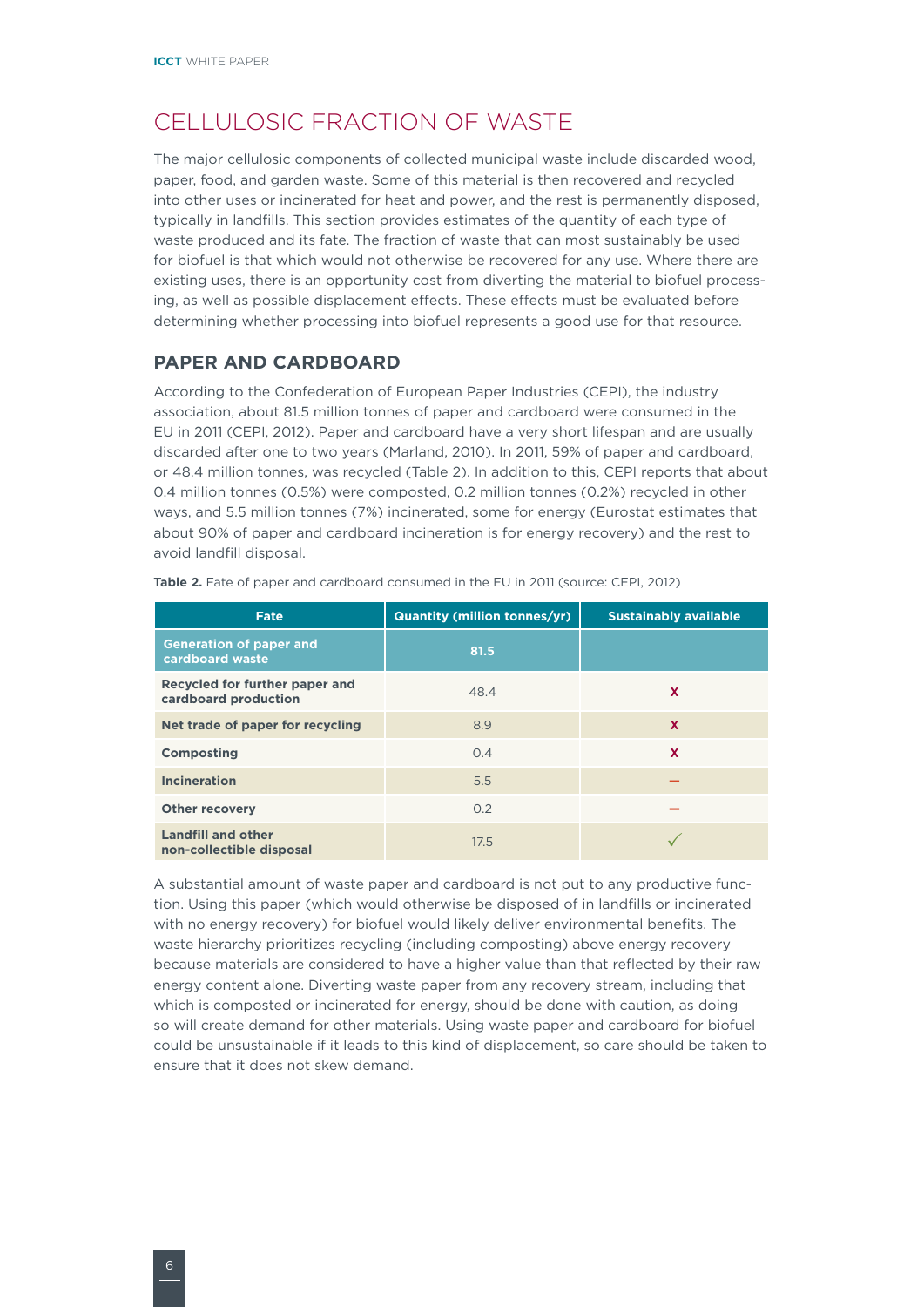#### <span id="page-8-0"></span>**Wood waste**

The fraction of wood waste recycled is lower than that of paper and cardboard. According to Mantau (2012), 26 million tonnes<sup>1</sup> of post-consumer wood (i.e. wood products such as furniture that are discarded) was generated in 2010 (Table 3). Of this, 7.8 million tonnes was recycled into other products and 10.3 million tonnes was burned for energy in power plants or households.2 About 8 million tonnes was permanently disposed of or incinerated (not for energy).

Wood wastes are also produced in the course of processing logs into boards, and then into final products (e.g, furniture or home construction materials). These wastes, sometimes called wood processing residues, include wood chips, sawdust, and black liquor; they are produced at industrial facilities and are thus easy to collect and reuse. In fact, Mantau (2012) and an earlier paper by the same author (Mantau, 2010), estimate that all wood processing residues are utilized in some way, with 59% of them burned for energy and 41% recycled into other products, such as paper or fiberboard. When processing residues are included with post-consumer wood, the total recycling rate of wood wastes rises from 30% to 39%.

Eurostat gives a higher estimate of EU wood waste than Mantau, about 57 million tonnes in 2010 (Table 3). At least part of the discrepancy is likely because this estimate includes some processing wastes from forestry (39.4 million tonnes of wood waste are classified as originating in the agriculture, forestry, and fishing sectors). Eurostat shows similar rates to Mantau of wood recycling (44% vs. 39%) and incineration for energy (50% vs. 54%), and for the fraction that is permanently disposed of (7% vs. 7%).

| Fate                                                                                 | <b>Post-consumer wood</b><br>waste-estimated<br>by Mantau (2012)<br>(million tonnes/yr;<br>% of total) | <b>Total wood</b><br>waste-estimated<br>by Mantau (2012)<br>(million tonnes/yr:<br>% of total) | <b>Total wood</b><br>waste-estimated<br>by Eurostat<br>(million tonnes/yr:<br>% of total) | <b>Sustainably</b><br><b>Available</b> |
|--------------------------------------------------------------------------------------|--------------------------------------------------------------------------------------------------------|------------------------------------------------------------------------------------------------|-------------------------------------------------------------------------------------------|----------------------------------------|
| <b>Generation of</b><br>wood waste                                                   | 26                                                                                                     | 114.2                                                                                          | 56.8                                                                                      |                                        |
| <b>Recycled into</b><br>other products                                               | 7.8 (30%)                                                                                              | 44.2 (39%)                                                                                     | 24.9 (44%)                                                                                | $\mathbf{x}$                           |
| <b>Incinerated for</b><br>energy                                                     | 10.3(40%)                                                                                              | 62.2 (54%)                                                                                     | 28.3 (50%)                                                                                |                                        |
| <b>Permanently</b><br>disposed in<br>landfills or<br>incinerated (not<br>for energy) | $-8(31%)$                                                                                              | $-8(7%)$                                                                                       | 3.7(7%)                                                                                   |                                        |

**Table 3.** Fate of post-consumer wood in the EU in 2010, as estimated by Mantau (2012) and Eurostat. Post-consumer wood waste comprises final wood products that have been discarded (e.g., furniture); total wood waste includes post-consumer waste as well as processing residues. Percentages of total wood waste generation are shown in (%).

The resource of waste wood that is not used for any purpose and is thus sustainably available for energy is rather small compared with the size of the wood products sector in Europe. A substantial amount of waste wood is being burned for energy recovery in power plants and households; this resource could potentially be utilized for energy products of higher value (i.e., cellulosic biofuel). If large amounts of wood waste are diverted to biofuel in the future, it is important to recognize that some other resource will likely be drawn in to meet the demand for heat and electricity.

<sup>1</sup> Calculated from 52.0 Mm<sup>3</sup> using a typical wood density of 0.5 t m<sup>3</sup> (Mantau, 2010)

<sup>2</sup> In Mantau (2010), the same author estimated that 55.4 Mm<sup>3</sup> or 22.7 million tons of post-consumer wood is generated annually in the EU.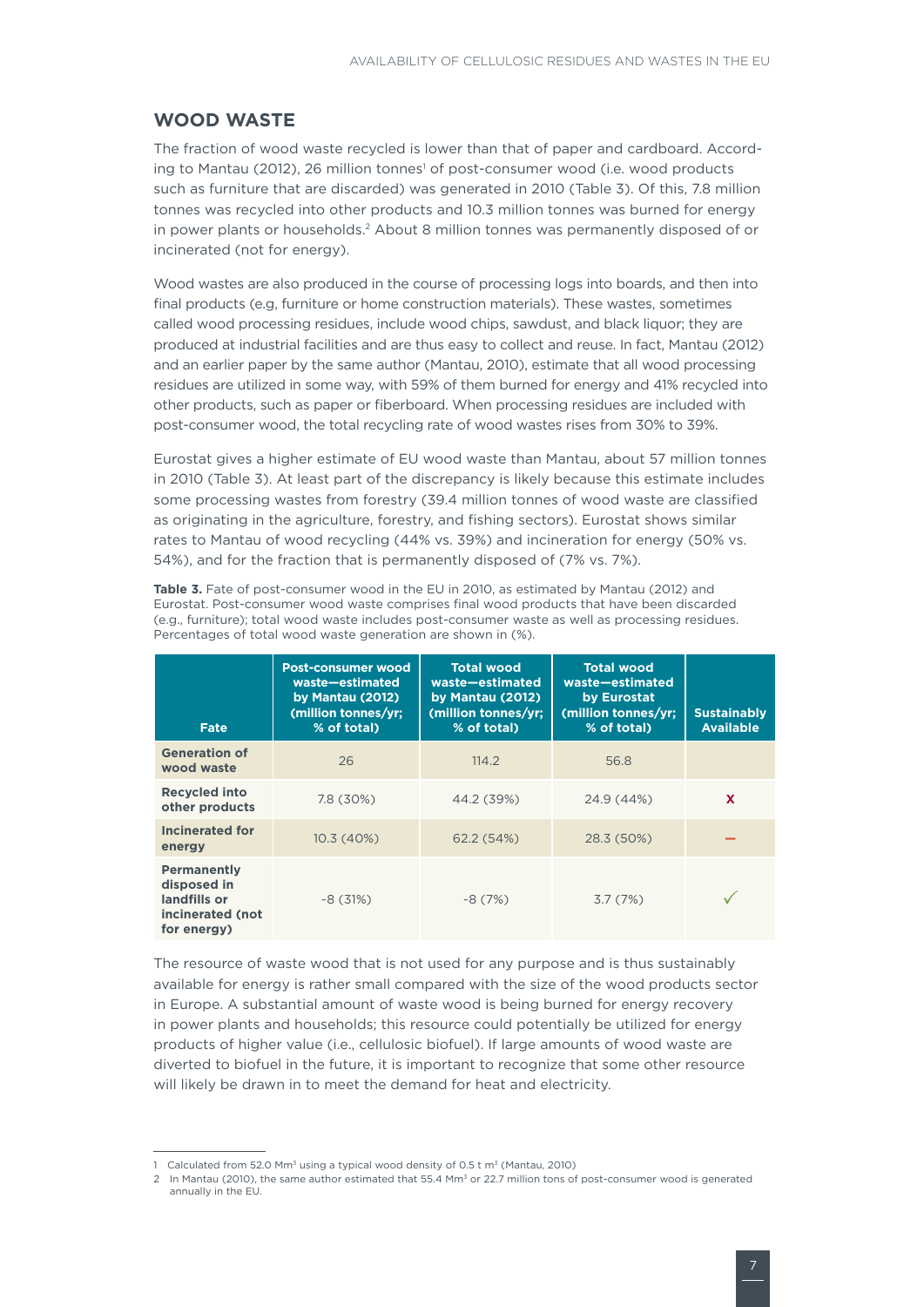#### <span id="page-9-0"></span>**Food and garden waste**

A fair amount of cellulosic waste comes from uneaten food and garden clippings (lawn grass, tree branches, etc.). FAO (2011) has estimated per capita food wastage of 95–115 kg per year in the EU, which translates to 53 million tonnes per year overall. Eurostat estimates that 108 million tonnes of "animal and vegetal waste" was produced in the EU in 2010. Of this, 25.5 million tonnes is classified as animal and vegetal waste from households, and of that amount, 19.7 million tonnes is vegetal waste. Presumably much of the 19.7 million tonnes of household vegetal waste is garden clippings, and the remainder of household animal and vegetal waste is from food. This figure is roughly consistent with another from EUR-Lex, which gives combined generation of garden waste and "bio-waste" (not defined) of 35–40 million tons in 2005 (2008). Eurostat estimates that 12 million tonnes of animal and vegetal waste is produced in the services industry (presumably largely restaurant food wastage and supermarket discards) and 39 million tonnes comes from the agriculture, forestry, and fishing sectors.<sup>3</sup> The latter includes 16.5 million tonnes of animal excrement. Also using Eurostat data, the European Commission (2010) estimated that 89.3 million tonnes of food is wasted in the EU each year, a higher figure than that of the FAO.

**Table 4.** Animal and vegetal waste in the EU. Eurostat data is for 2010; other estimates of present food wastage are from the Food and Agricultural Organization (FAO, 2011) and the European Commission (2010).

|                                           | <b>Category</b>                       | <b>Amounts from</b><br><b>EUROSTAT</b><br>(million tonnes<br>per year) | <b>Other estimates</b><br>(million tonnes<br>per year) | <b>Sustainability</b> |
|-------------------------------------------|---------------------------------------|------------------------------------------------------------------------|--------------------------------------------------------|-----------------------|
|                                           | Total                                 | 108.5                                                                  |                                                        |                       |
| <b>Generation</b>                         | Household yard<br>clippings           | 19.7                                                                   |                                                        |                       |
| of animal and<br>vegetal waste            | Household food waste                  | 4.8                                                                    |                                                        |                       |
|                                           | Services                              | 12.1                                                                   | 52.9 (FAO)                                             |                       |
|                                           | Agriculture, forestry,<br>and fishing | 38.8                                                                   | 89.3 (EC)                                              |                       |
|                                           | Composting and<br>digestion           | 33.9                                                                   |                                                        | $\mathbf x$           |
|                                           | Incineration for energy               | 1.8                                                                    |                                                        |                       |
| End use of<br>animal and<br>vegetal waste | Other recovery                        | 35.2                                                                   |                                                        |                       |
|                                           | Incineration (no<br>energy)           | 0.2                                                                    |                                                        |                       |
|                                           | Disposal to landfill or<br>other      | 37.4                                                                   |                                                        |                       |

A substantial amount of animal and vegetal waste is currently not used for any productive purpose (it is put into landfills, incinerated without energy recovery, or other disposal), and therefore could be used for cellulosic biofuel with few consequences. However, care should be taken to consider the displacement effects if a large-scale diversion of waste material to biofuel production results in increased usage of non-waste materials for power plants, compost, etc.

In addition, it should be noted that the fraction of this waste pool that is non-cellulosic (i.e. animal waste, plant oils, etc.) is unknown. It is likely that the majority of animal and vegetal waste is from plant material, so the availability of cellulosic waste from food and yard clippings may still be large. But this heterogeneous material is of lower quality than waste paper or wood, so the cost of separating the material into higher quality components must

<sup>3</sup> This statistic is from 2008; data on generation of animal and vegetal wastes from the agriculture, forestry, and fishing sectors was not available for 2010 at the time of writing.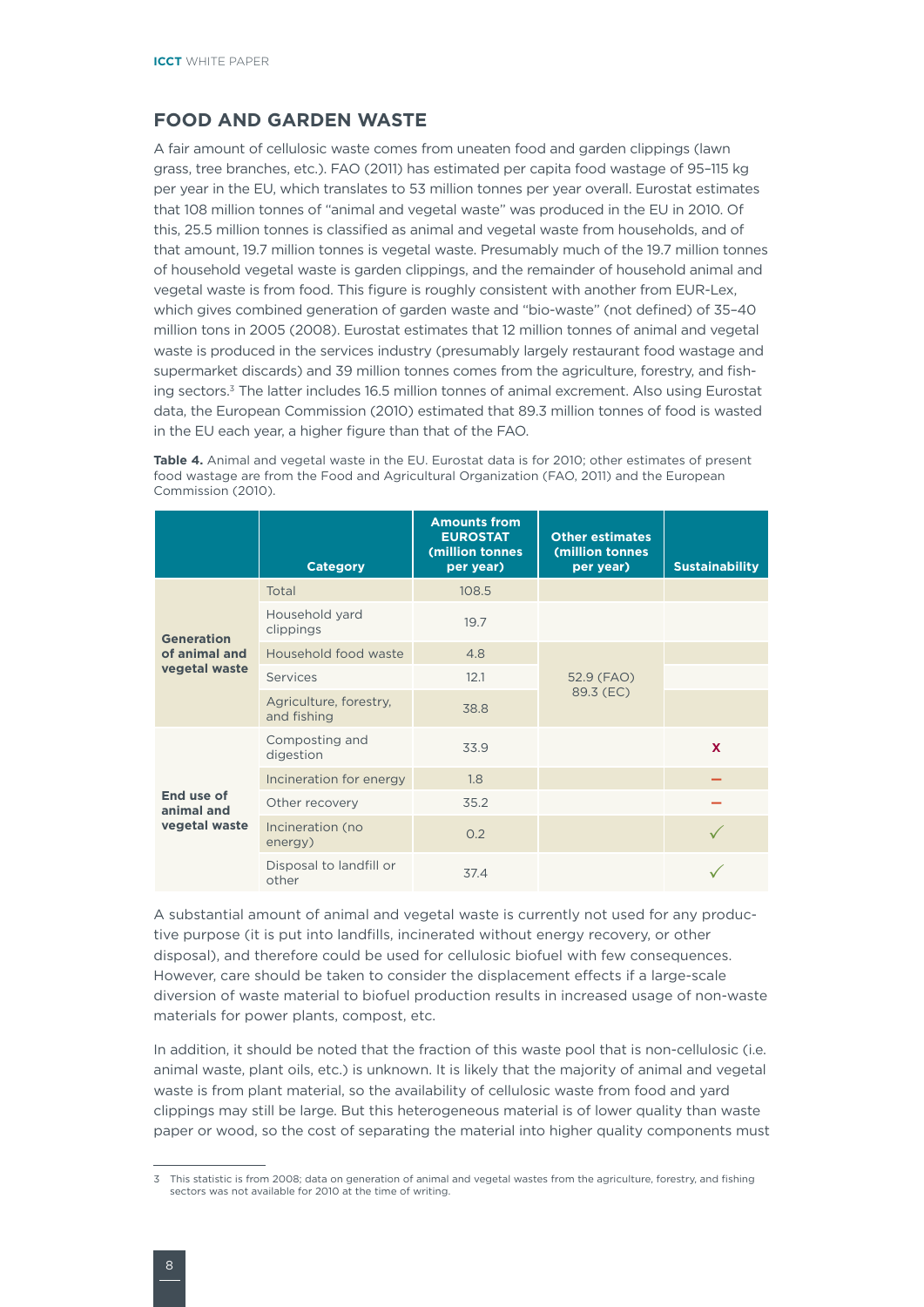<span id="page-10-0"></span>be carefully considered. Some biofuel conversion processes are likely more tolerant than others; for example, gasification processes may be able to convert oils, but enzymatic processes may be sensitive to non-cellulosic contamination. For conversion processes such as that used to make biogas, which can utilize the entire biogenic fraction of waste, it should be noted that some additional non-cellulosic categories, not reported here, may be available. However, Eurostat does not identify any such major categories of significant quantities other than animal manure, which is not considered in this report.

#### **Projected availability in 2030**

Several initiatives have been taken in the EU to reduce waste generation and increase recycling rates. The EU Waste Framework Directive calls for EU member states to take action to reduce waste and increase recycling, and sets a minimum 50% target for recycling of household paper by 2020.4 Pulp and paper industry associations in Europe have signed the European Declaration on Paper Recycling 2011–2015, which sets a target of 70% paper recycling by 2015.<sup>5</sup> The industry target for paper recycling is likely higher because it includes paper from industrial and commercial sources, which is easier to collect and recycle than from households.

Generation of municipal solid waste (MSW) has been increasing over time, and the European Environment Agency (Bakas et al, 2011) projects that the EU will continue to create more waste in the near-future period to 2020. But rates of recycling and incineration have been increasing at a faster rate, such that landfilled MSW has been declining. The EEA projects that the EU will increase incineration rates (both for energy recovery and for disposal) from about 20% today to 23% in 2020, and recycling rates will increase from 40% to 49%.

Recycling rates of the cellulosic waste components considered here are generally higher than the rate for total waste, which was estimated to be 40% in 2008 (Bakas et al, 2011). Still, it is reasonable to assume that EU efforts to reduce landfilling will result in higher recycling rates for all waste streams over the coming decades.

A summary of availability of waste in 2010 and projected availability in 2030 is shown in Table 5. Here, the category "all potentially available waste" includes all waste that is not recycled for material use—this includes waste that is disposed of, incinerated (for energy or disposal), and "other recovery," but not recycled or composted waste. "Sustainably available waste" in this table refers only to waste that is disposed of with no other use. These projections were calculated based on EEA's projection for recycling to 2020. We considered EEA's rate of change of non-recycled waste (from 60% in 2010 to 51% in 2020) and extrapolated this to 2030 (42%). The percentage of non-recycled waste in 2030 is thus projected to be 70% of the 2010 share (42% compared with 60%). We then multiplied the availability of non-recycled cellulosic waste in 2010 by 70%, and the resulting values are shown in Table 5.

Table 5. Summary of EU waste that is potentially available (disposal, incineration, and other recovery—does not include recycling) and sustainably available (disposal only) in 2010, and projections of availability in 2030. All values in millions of tonnes per year

|                            |       | All Potentially available waste |      | <b>Sustainably available waste</b> |
|----------------------------|-------|---------------------------------|------|------------------------------------|
| <b>Waste category</b>      | 2010  | 2030                            | 2010 | 2030                               |
| <b>Paper and cardboard</b> | 23.2  | 16.3                            | 17.6 | 12.3                               |
| <b>Wood</b>                | 62.2  | 43.5                            | 8.0  | 5.6                                |
| <b>Food and garden</b>     | 74.6  | 52.2                            | 37.6 | 26.3                               |
| <b>Sum</b>                 | 160.0 | 112.1                           | 63.2 | 44.2                               |

<sup>4</sup> http://ec.europa.eu/environment/waste/framework/

<sup>5</sup> http://www.paperforrecycling.eu/uploads/Modules/Publications/Declaration-digital\_CORR.pdf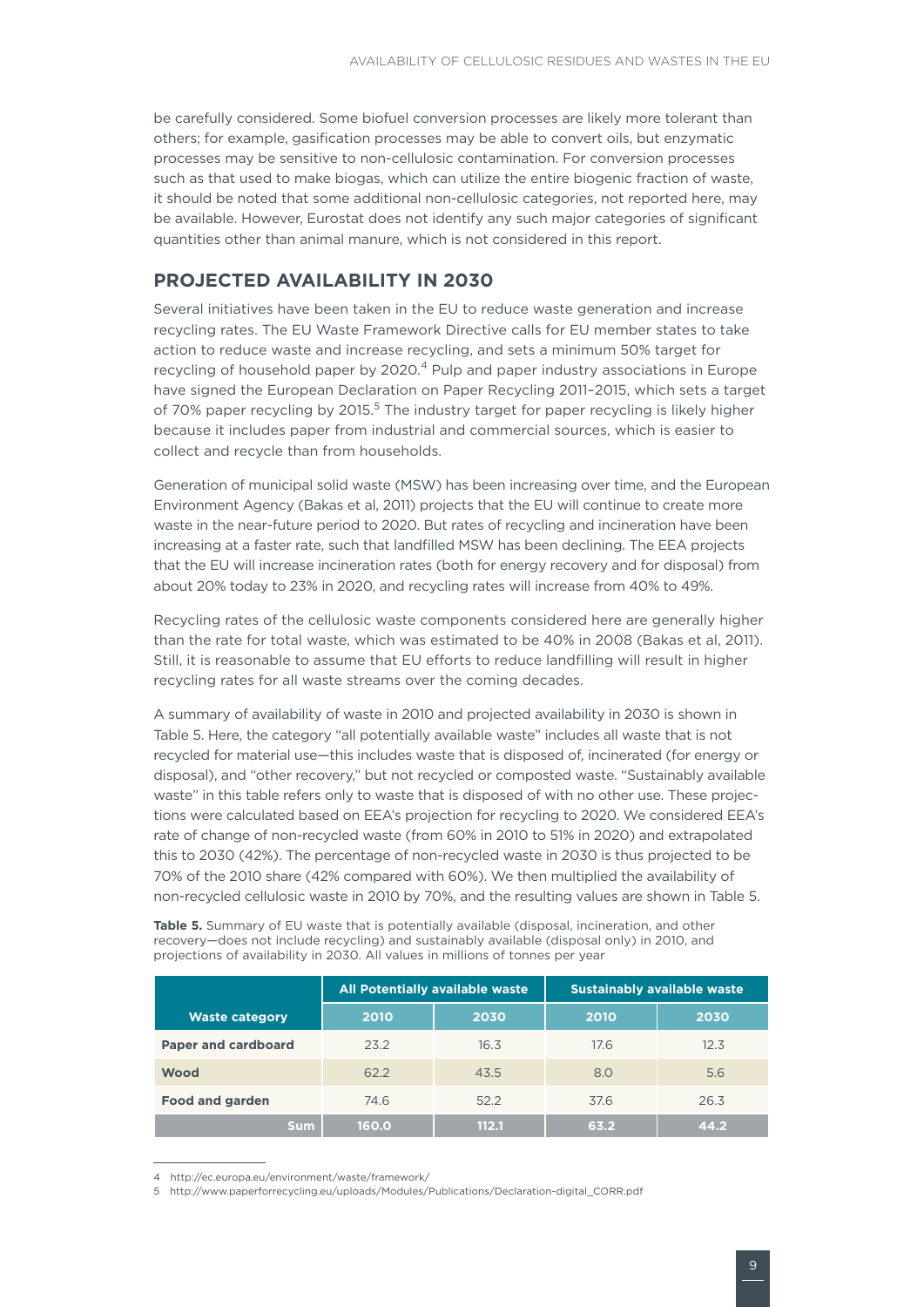## <span id="page-11-0"></span>Crop residues

Here, we estimate the availability of crop residues, or parts of cropped plants that are not consumed as food. This includes the stem and leaves of grain crops such as wheat, as well as chaff (the seed coating), corn husks, and cobs. Residue availability for 12 of the EU's most produced crops is presented. Total residue production for these crops was calculated using FAOSTAT data on yields and total yearly production of these crops from 2002–2011. Calculations for crop residues and forestry residues (see below) follow the basic statistical method in the Best Practices and Methods Handbook (Vis & Van den Berg, 2010).

#### **Residue production ratio**

The field residue production ratios (RPR, or the ratio of residues to harvested crop) of nine of these crops were estimated using regressions determined by Scarlat et al. (2010) through extensive literature review, where the RPR is negatively correlated with yield of the grain or seed. The yield of each crop, averaged over the 10-year period from 2002–2011 and across EU member states, weighted by each state's total production, was input into these equations. These estimates were similar to those reported in other studies (e.g. Koopman & Kopejan, 1997; Murali, 2007; Dalianis & Pantasou, 1995 as cited in Nikolau et al., 2003) and those assumed in previous estimates of residue potential (U.S. Department of Energy, 2011; Kim & Dale, 2004). Where Scarlat et al. (2010) assumed a residue moisture content other than that of typical traded residues (15%), we adjusted the RPR to calculate residues at 15% moisture. Estimated fractions of process residues (chaff, husk, cobs) were added to the field RPRs for coarse and small grains from Collins et al. (1990) and from the literature review presented in Koopman & Kopejan (1997). This was not done for oilseeds, as crushed oilseed meal is used in animal feed (Farahat et al., 2013). The RPR for soybeans was taken from Koopman & Kopejan (1997), and that for sugar beet was calculated from an estimate of 38 t ha' residues at the central location in Beeri et al. (2005) and 10-year average U.S. sugar beet yields (USDA, 2013). For comparison, the European Commission reports the sugar beet residue ratio to be 0.99 (EC, 2011), but much of that is below-ground fine roots, the collection of which is not considered for any crop in this analysis. The RPR for triticale was estimated to be the average of the fractions for wheat and rye, as triticale is a hybrid of these two plants and no estimated fractions were found for triticale specifically. The total RPRs for these 12 crops varied from 0.12 (olives) to 3.50 (soybeans) (Table 6).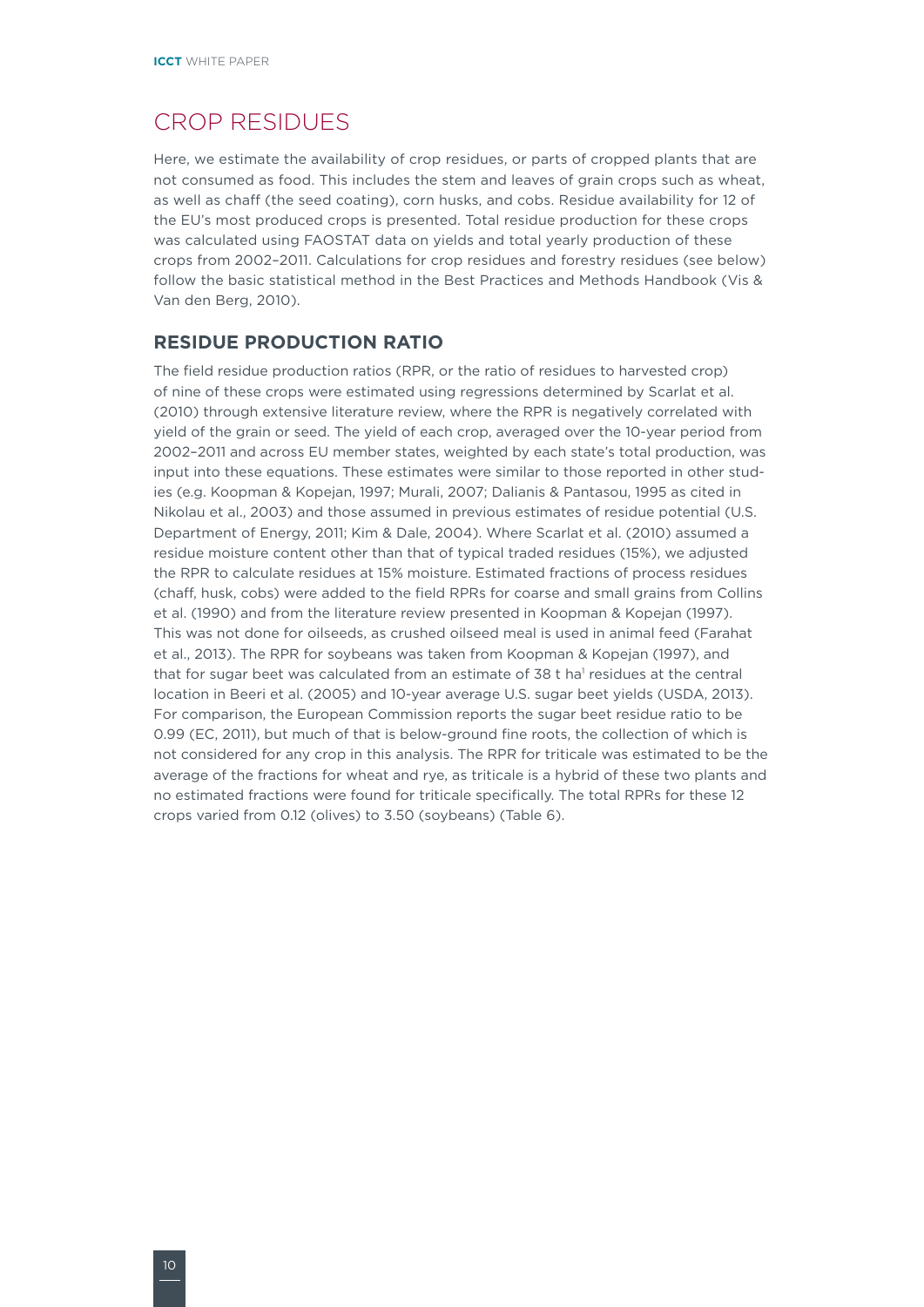| <b>Crop type</b>  | <b>Crop</b><br>production<br>(Mtonnes) | <b>Field residue</b><br>production<br>ratio* | <b>Proccessing residue</b><br>production ratio | <b>Total residue</b><br>production<br>(Mtonnes) |
|-------------------|----------------------------------------|----------------------------------------------|------------------------------------------------|-------------------------------------------------|
| <b>Barley</b>     | 55.2                                   | 0.94                                         | 0.24                                           | 65                                              |
| <b>Maize</b>      | 48.6                                   | 0.80                                         | 0.47                                           | 62                                              |
| Oats              | 8.0                                    | 1.07                                         | 0.24                                           | 10 <sup>°</sup>                                 |
| <b>Olives</b>     | 8.4                                    | 0.12                                         |                                                | 1                                               |
| <b>Rapeseed</b>   | 16.4                                   | 1.08                                         |                                                | 18                                              |
| <b>Rice</b>       | 1.3                                    | 1.32                                         | 0.27                                           | $\overline{2}$                                  |
| <b>Rye</b>        | 8.0                                    | 1.13                                         | 0.24                                           | 11                                              |
| <b>Soybeans</b>   | 0.5                                    | 2.50                                         | 1.00                                           | $\overline{2}$                                  |
| <b>Sunflower</b>  | 5.2                                    | 1.77                                         |                                                | 9                                               |
| <b>Triticale</b>  | 9.9                                    | 1.04                                         | 0.24                                           | 13                                              |
| Wheat             | 122.1                                  | 0.94                                         | 0.24                                           | 144                                             |
| <b>Sugar beet</b> | 111.3                                  | 0.27                                         |                                                | 30                                              |
| <b>Sum</b>        | 394.9                                  |                                              |                                                | 367                                             |

<span id="page-12-0"></span>**Table 6.** Calculation of total agricultural residue production in Europe.

\* Residue production ratio is the ratio of residue to harvested grain or crop. Values greater than 1 indicate that more residue is produced compared to the utilized part of the crop, and values less than 1 indicate that less residue is produced than the utilized part of the crop.

#### **Soil quality**

With modern harvesting technology (combine harvesters that cut, separate, and thresh the grain in the field; FAO, 1994), almost all residues remain in the field for most crops considered here. For example, cereals are typically harvested with a combine, which cuts off the top of the plant. A thresher, attached to the combine, then separates the grain from the chaff. While the grain is collected, the straw and chaff are returned to the field. Residue collection systems can be attached to the combine, but using these systems has been found in some studies to be too expensive to be profitable at current biomass prices (Erickson & Tyner, 2010; Timmenga & Abeetnoff, 2008).

Not all residue production should be considered available for bioenergy. It is widely acknowledged that in sustainable farming, a fraction of residue should remain in the field to reduce erosion and protect soil organic carbon (SOC) and nutrients. In addition, a fraction of residues are currently collected and have other uses, mainly for animal bedding.

In the EU, the primary motivation for residue retention is to increase soil carbon, although residues may also play an important role in soil stabilization and soil moisture retention. Unfortunately, experimental studies in the EU on the effect of residue retention on soil carbon status have been less common than in the US (see text box on U.S. research below). In seven studies reviewed in Powlson et al. (2011) in Denmark, the UK, France, Sweden, and Belgium, straw (mostly from wheat and barley) incorporation into the soil resulted in an average of 1% increase in soil carbon content per year; however, the results were highly variable (study averages range from 0.09-2.52 % yr<sup>-1</sup>) and were statistically significant in only one of these studies. Many of these studies compare a treatment of 100% residue retention with one of 0% retention, and as far as we were able to determine there has been little research published in the EU determining a threshold amount of residues necessary to achieve this effect of soil carbon increase.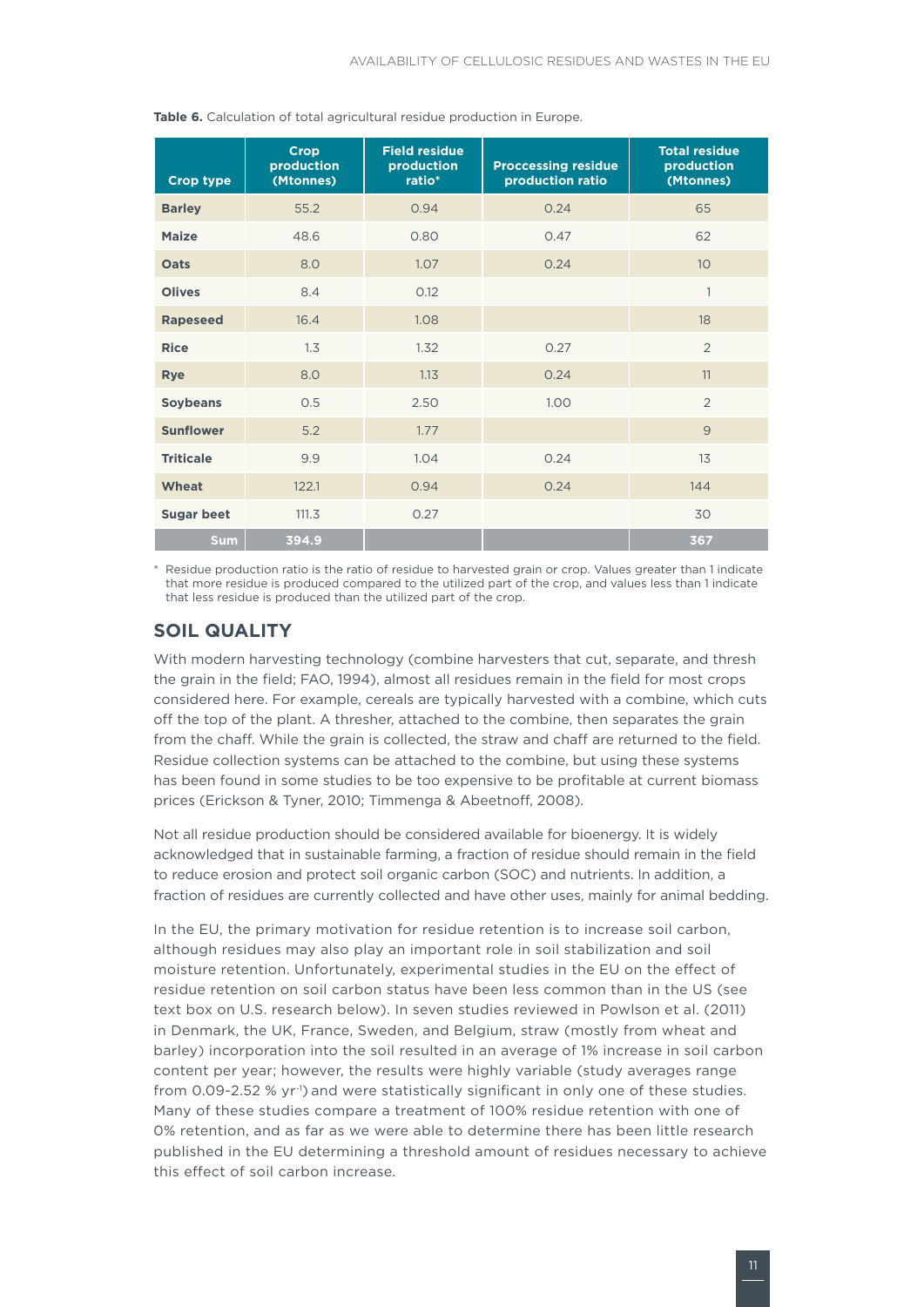Without this information, we rely on the current best practice of incorporation of one-third of total residues, as advised by the JRC (2009). This is consistent with the current practice of European farmers who do incorporate residues (Kretschmer, 2013; IEEP, 2013). In our analysis, we assume one-third of residues remain in the field. It is important to understand the high uncertainty associated with this number: It has not been empirically determined; the ideal residue retention rate varies enormously by location, soil type, slope, erosion, precipitation patterns, etc. and should be determined on a local level. In addition, higher residue retention may be advised in all cases to protect crop yields against losses due to year-to-year weather variability, for example to guard soil moisture in very dry years. There is a significant chance that guidance on the residue retention rate in Europe will change in the near to medium-term future as new research is published.

#### U.S. research on residue retention rates

A body of research in the US has established that residue retention on the soil surface is necessary to slow erosion and corresponding soil carbon loss. For this purpose, the fraction of residues needed to prevent soil erosion is generally assumed to be 60–85% in studies that estimate residue availability (e.g., Kim & Dale, 2004; Gregg & Smith, 2012; UCS, 2012; WWF, 2012). A comprehensive review by the U.S. Department of Agriculture (Andrews, 2006) found that in general, 70% of residues needed to be left on the soil surface to prevent erosion and corresponding losses in SOC and nutrients. This figure was selected based on findings that erosion levels off with residue retention of higher than 70% (Lindstrom, 1986, as cited in Andrews, 2006), a similar finding to that in Papendick & Moldenhauer (1995). Other studies on soil quality give similar results for the ideal residue retention rates: 70% in Graham et al. (2007); 100% for conventional till, 82% for reduced till, and 55% for no till in the U.S. Department of Energy's Billion Ton Study (2011); and 75% for corn with conservation tillage at typical yields and 100% for corn-soybean rotations or conventional till with any crop in Wilhelm et al. (2007). It is recommended that residues be left on the soil surface, as plowing them into the soil is not effective at reducing erosion and SOC loss (Papendick & Moldenhauer, 1995, and Reicosky et al., 2002 and Clapp et al., 2000 as cited in Andrews, 2006). While it is possible that a lower proportion of carbon from the residues is returned to the soil when residues remain on the surface rather than being incorporated into the soil, the benefit of preventing SOC loss through erosion outweighs this factor. Indeed, in a review of the literature from both the U.S. and EU, Powlson et al. (2011) found that only six of 25 long-term studies showed residue incorporation to significantly increase soil carbon content compared with treatments with no residue incorporation. On the other hand, erosion rates are significantly lower in the EU than in the US. (2.76 t ha<sup>-1</sup> yr<sup>-1</sup> vs. 11.9 t ha<sup>-1</sup> yr<sup>-1</sup>) (USDA, 2013; Eurostat, 2013), so European farmers tend to worry less about preventing erosion from their fields.

Because it is the total amount of residues on the soil surface rather than the fraction of total residue production that matters, it may not be advisable to harvest residues from lower-yielding crops such as soybean or sunflower. In addition, the low C:N ratio of soybean plants allows these residues to decompose at a faster rate than others, providing less protection from erosion (Shelton et al., 1991). We have allowed for 30% of residues from those crops to be collected in our total availability estimate, but it should be understood that the most sustainable regime of residue use would not be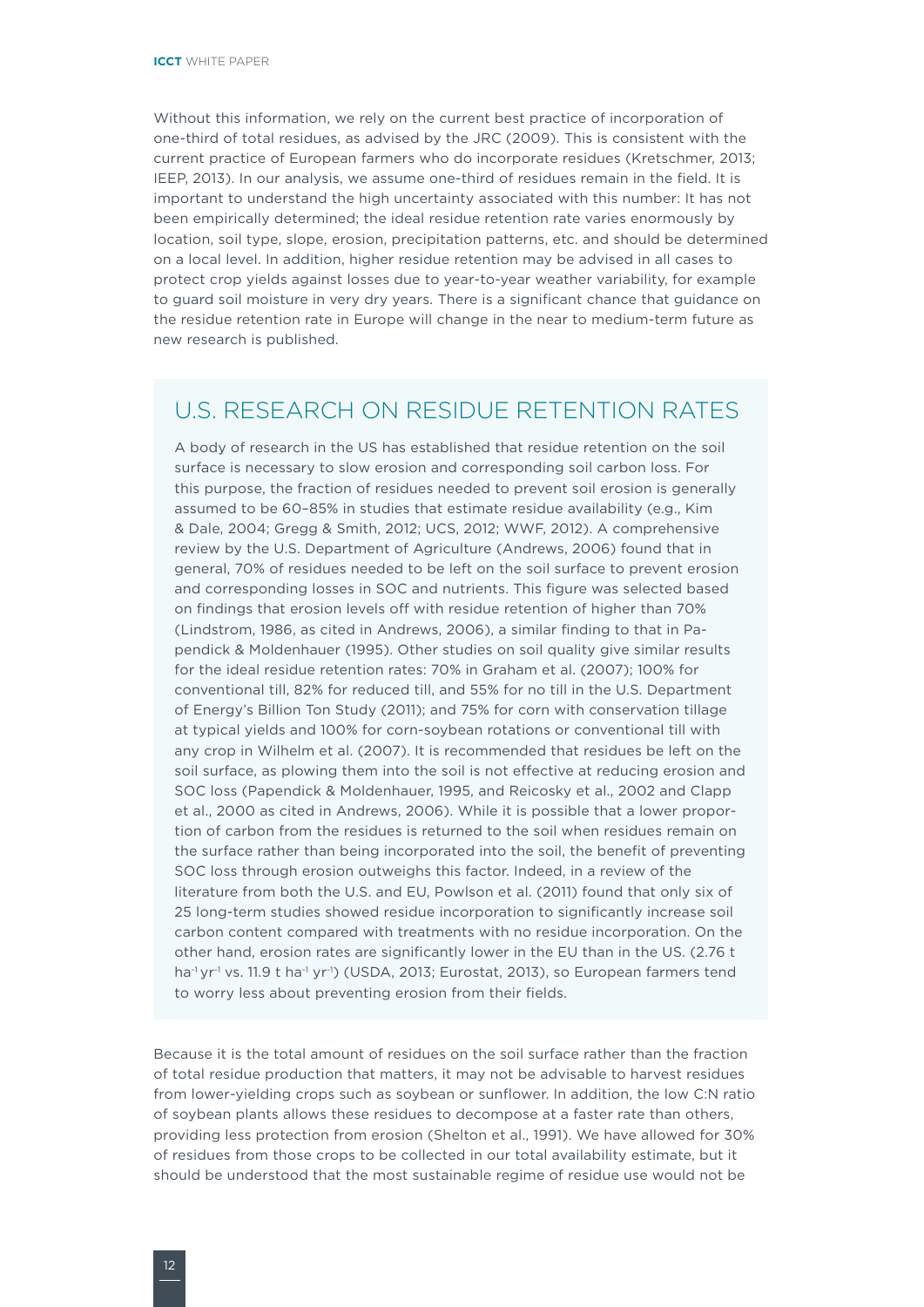<span id="page-14-0"></span>based on simple blanket rules (like 30% collection) but would be sensitive to specific local circumstances.

Lastly, we note that the evidence for residue incorporation significantly increasing soil carbon over time is not convincing, and that the amount of carbon expected to be sequestered is relatively small. On this point, Powlson et al. (2011) writes, "It has been estimated that using straw for electricity generation is more effective in mitigating climate change, through replacement of fossil fuel, than through the C sequestration that might be achieved by incorporation in soil." The tradeoff between using residues for soil carbon sequestration and for energy, in terms of GHG reduction, is a complex issue that is beyond the scope of this report.

#### **Other uses**

Some amount of crop residues is collected for use as animal bedding and fodder, mushroom cultivation, and various horticultural uses. The total amount or proportion of residues consumed in these uses is not generally well understood.

In a well-cited study, ADAS estimated that 5.8 million tonnes, or 42%, of residues are used in animal husbandry in the UK each year (2008). This estimate was generated through interviews with farmers and agricultural experts. Using a similar approach with interviews, Scarlat et al. (2010) estimated that 11% of residues are used in animal husbandry over the whole of the EU. These authors speculated that the EU finding may be lower than ADAS's UK estimate because more farms in other countries such as France are very large- scale and do not have as high a ratio of livestock to crop on site (personal communication with N. Scarlat and J.F. Dallemand).

Much of the residue consumption for livestock is thought to occur on site, i.e., the same farmer who harvests cereals and collects the straw feeds it to his or her livestock; this type of consumption is difficult to quantify. Some residues are sold to other parties, and this amount is easier to track. Studies have estimated off-farm residue use to amount to 5% (Kadam & McMillan, 2003) to 6% (Glassner et al., 1999, as cited in Kim & Dale, 2004). Some types of processing residues that are generated at the processing site, such as olive pits, are used for power generation or other industrial purposes.

Here, we assume one-third of residues have other uses. This assumption is conservative in the sense that it may underestimate actual residue availability, but we can be reasonably confident that at least that quantity of material is sustainably available. Diversion of residues from other uses may have complicated downstream effects and would likely have a net negative environmental impact. For example, if the demand for crop residues for cellulosic biofuel rises, this will increase the price of these residues across the whole sector. Farmers who had previously been using residues as animal bedding may find it more profitable to sell the residues to bioenergy producers and replace the bedding with wood chips. This could in turn divert wood chips that would previously have been combusted in power plants, raising wood chip prices and potentially resulting in some degree of switch back to coal. Meanwhile, a higher price of wood chips might slightly increase the incentive for additional forestry harvesting, but also additional forestry establishment, with knock-on effects on carbon storage, biodiversity, and ecosystem services. This illustration is an example of the types of unintended and complex consequences that may arise in diverting any stream of resources to a new use.

Using these assumptions that one-third of total residue production remains in fields and another third is used for livestock and horticulture, we estimate the following current availability of crop residues (Table 7).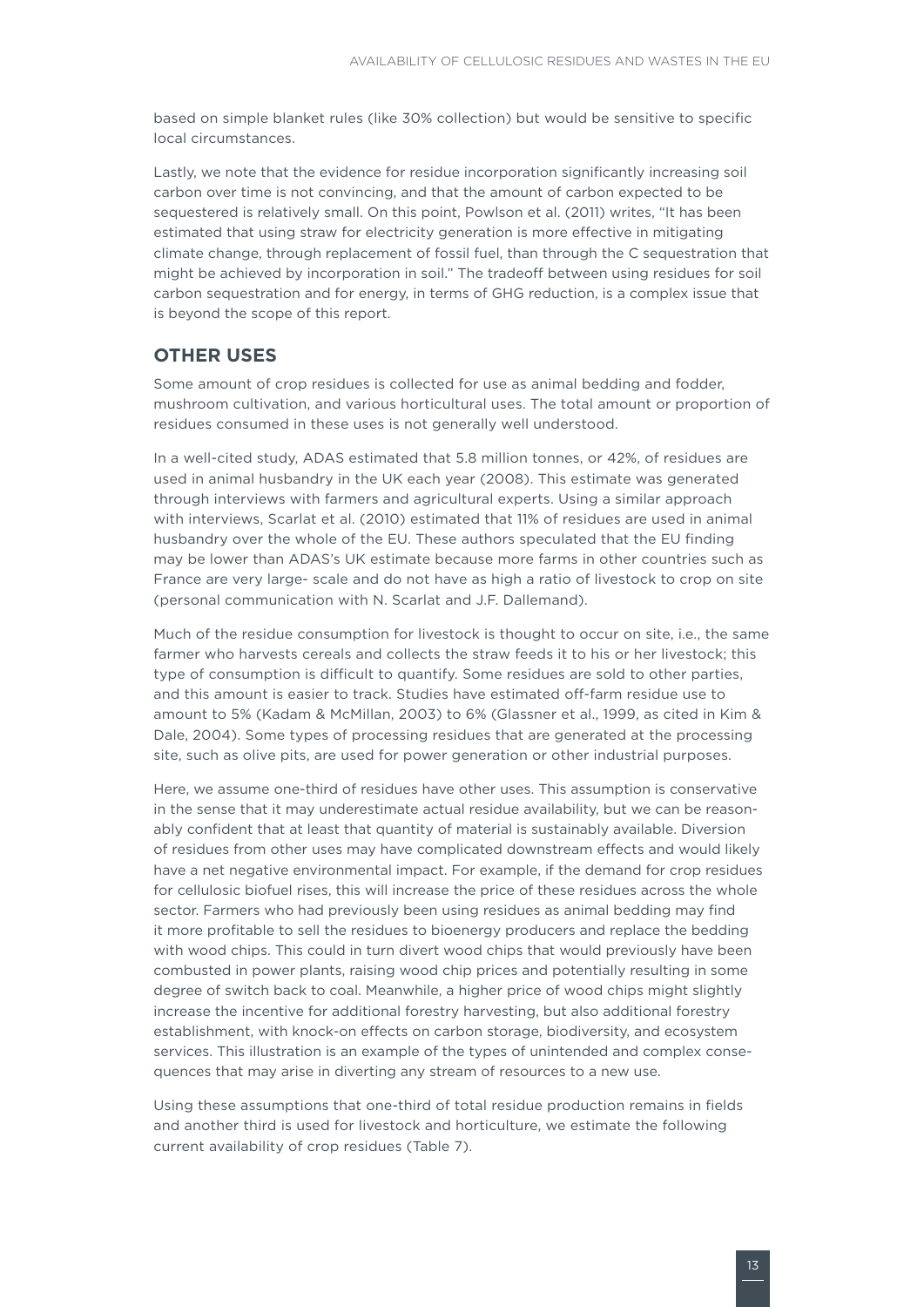| <b>Crop</b>       | <b>Total residue</b><br>production<br>(million tonnes) | <b>Residue</b><br>retention in field<br>(million tonnes) | <b>Residues in</b><br>other uses<br>(million tonnes) | <b>Net availability</b><br>of residues<br>(million tonnes) |
|-------------------|--------------------------------------------------------|----------------------------------------------------------|------------------------------------------------------|------------------------------------------------------------|
| <b>Barley</b>     | 65                                                     | 22                                                       | 22                                                   | 22                                                         |
| <b>Maize</b>      | 62                                                     | 21                                                       | 21                                                   | 21                                                         |
| <b>Oats</b>       | 10                                                     | 3                                                        | 3                                                    | $\overline{3}$                                             |
| <b>Olives</b>     | $\mathbf{1}$                                           | $\circ$                                                  | $\circ$                                              | $\circ$                                                    |
| <b>Rapeseed</b>   | 18                                                     | 6                                                        | 6                                                    | 6                                                          |
| <b>Rice</b>       | $\overline{2}$                                         | 1                                                        | $\mathbf{1}$                                         | $\mathbf{1}$                                               |
| <b>Rye</b>        | 11                                                     | $\overline{4}$                                           | $\overline{4}$                                       | $\overline{4}$                                             |
| <b>Soybeans</b>   | $\overline{2}$                                         | $\mathbf{1}$                                             | 1                                                    | $\mathbf{1}$                                               |
| <b>Sunflower</b>  | 9                                                      | 3                                                        | 3                                                    | 3                                                          |
| <b>Triticale</b>  | 13                                                     | $\overline{4}$                                           | $\overline{4}$                                       | $\overline{4}$                                             |
| <b>Wheat</b>      | 144                                                    | 48                                                       | 48                                                   | 48                                                         |
| <b>Sugar beet</b> | 30                                                     | 10 <sup>°</sup>                                          | 10                                                   | 10                                                         |
| <b>Sum</b>        | 367                                                    | 122                                                      | 122                                                  | 122                                                        |

<span id="page-15-0"></span>Table 7. Current net availability of crop residues for bioenergy.

#### **Projected availability in 2030**

To estimate the availability of crop residues in 2030, we follow the European Commission's (2012) projections of agricultural production to 2022. From this, we linearly extrapolate changes in crop production to 2030. The EC projects gentle linear increases in production of all major crops. While this is a generally sensible approach, we acknowledge the following uncertainties in these projections. Some major crops have not followed a gentle linear increase over the past decade: Wheat production has remained stagnant, rapeseed production has increased drastically, and sugar beet production has decreased sharply over the past several years (calculated from FAOSTAT). Additionally, any increases in total crop production that arise from increases in per hectare yields are likely to be accompanied by smaller increases in residues, as yield gains are often attained through decreased biomass allocation to the nonedible parts of the plant (Scarlat et al., 2010; Calderini et al., 1995). All this being said, assuming a linear gentle increase in the production of all crops considered here is still the most reasonable approach to take without strong evidence otherwise. Certainly, it seems unlikely that residue availability will change radically in that time frame. Projected residue availability in 2030 is shown in Table 8.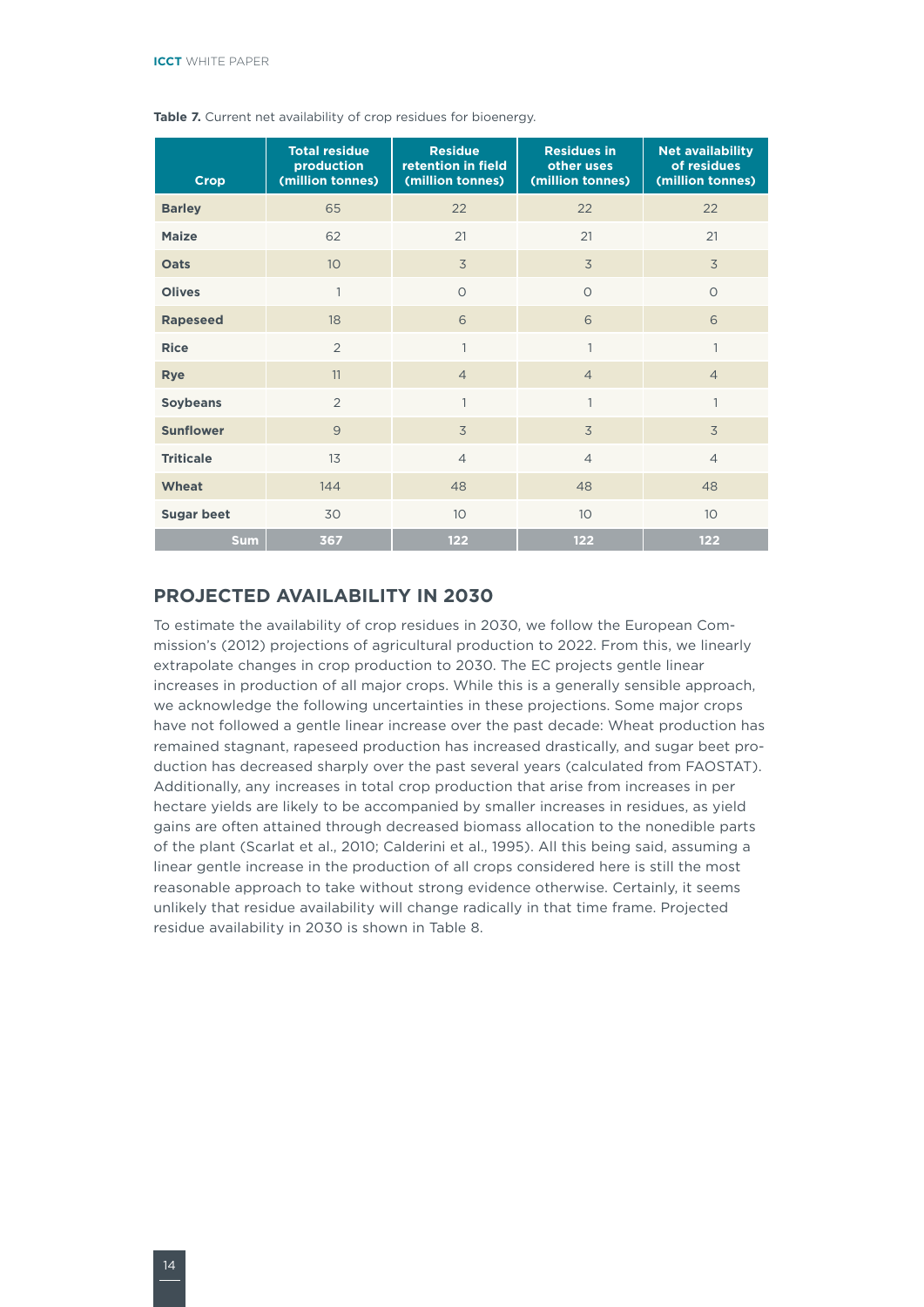<span id="page-16-0"></span>**Table 8.** Projected production and availability of crop residues in 2020 and 2030, compared to present availability

| <b>Crop type</b>  | 2011 Residue<br>availability<br>(million<br>tonnes) | 2020 Total<br>residue<br>production<br>(million<br>tonnes) | 2020 Residue<br>availability<br>(million<br>tonnes) | <b>2030 Total</b><br>residue<br>production<br>(million<br>tonnes) | 2030 Residue<br><b>availability</b><br>(million<br>tonnes) |
|-------------------|-----------------------------------------------------|------------------------------------------------------------|-----------------------------------------------------|-------------------------------------------------------------------|------------------------------------------------------------|
| <b>Barley</b>     | 22                                                  | 70                                                         | 23                                                  | 74                                                                | 25                                                         |
| <b>Maize</b>      | 21                                                  | 66                                                         | 22                                                  | 70                                                                | 23                                                         |
| <b>Oats</b>       | 3                                                   | 11                                                         | $\overline{4}$                                      | 12                                                                | $\overline{4}$                                             |
| <b>Olives</b>     | $\circ$                                             | 1                                                          | $\circ$                                             | 1                                                                 | $\Omega$                                                   |
| <b>Rapeseed</b>   | 6                                                   | 20                                                         | $\overline{7}$                                      | 22                                                                | $\overline{7}$                                             |
| <b>Rice</b>       | $\mathbf{1}$                                        | $\overline{2}$                                             | $\mathbf{1}$                                        | $\overline{2}$                                                    | $\mathbf{1}$                                               |
| <b>Rye</b>        | $\overline{4}$                                      | 12                                                         | $\overline{4}$                                      | 12                                                                | $\overline{4}$                                             |
| <b>Soybeans</b>   | 1                                                   | $\overline{2}$                                             | $\mathbf{1}$                                        | $\overline{2}$                                                    | $\mathbf{1}$                                               |
| <b>Sunflower</b>  | 3                                                   | 10                                                         | 3                                                   | 12                                                                | $\overline{4}$                                             |
| <b>Triticale</b>  | $\overline{4}$                                      | 13                                                         | $\overline{4}$                                      | 14                                                                | 5                                                          |
| <b>Wheat</b>      | 48                                                  | 154                                                        | 51                                                  | 163                                                               | 54                                                         |
| <b>Sugar beet</b> | 10                                                  | 31                                                         | 10                                                  | 32                                                                | 11                                                         |
| <b>Sum</b>        | 122                                                 | 393                                                        | 131                                                 | 417                                                               | 139                                                        |

#### **Literature comparison**

Table 9 shows literature estimates for amount of residues currently available without other uses in the EU. Generally, the results from this study are commensurate with others. There are some discrepancies in residue estimates between studies. For example, Bloomberg New Energy Finance (BNEF, 2012) extrapolated residue production to 2030, and assumes a higher fraction of residues are required for soil quality and other uses (82.5%) than Kim & Dale (2004), who assume 60% for soil quality and none for other uses, or DeWit & Faaij (2009), who assume 50% availability. The residue availability we calculate (122 million tonnes, Table 6) is within the range of literature estimates shown here. Our estimate is lower than that of Kim & Dale and de Wit & Faaij because they assume a greater proportion of residues is available, and is lower than that of BNEF because they assume future increases in residue yields (the likelihood of which is discussed below). Our estimate is greater than that of Ericsson & Nilsson because they assume on average lower RPRs (they likely do not account for processing residues). Other differences in assumptions or data sources may account in part for discrepancies in estimates.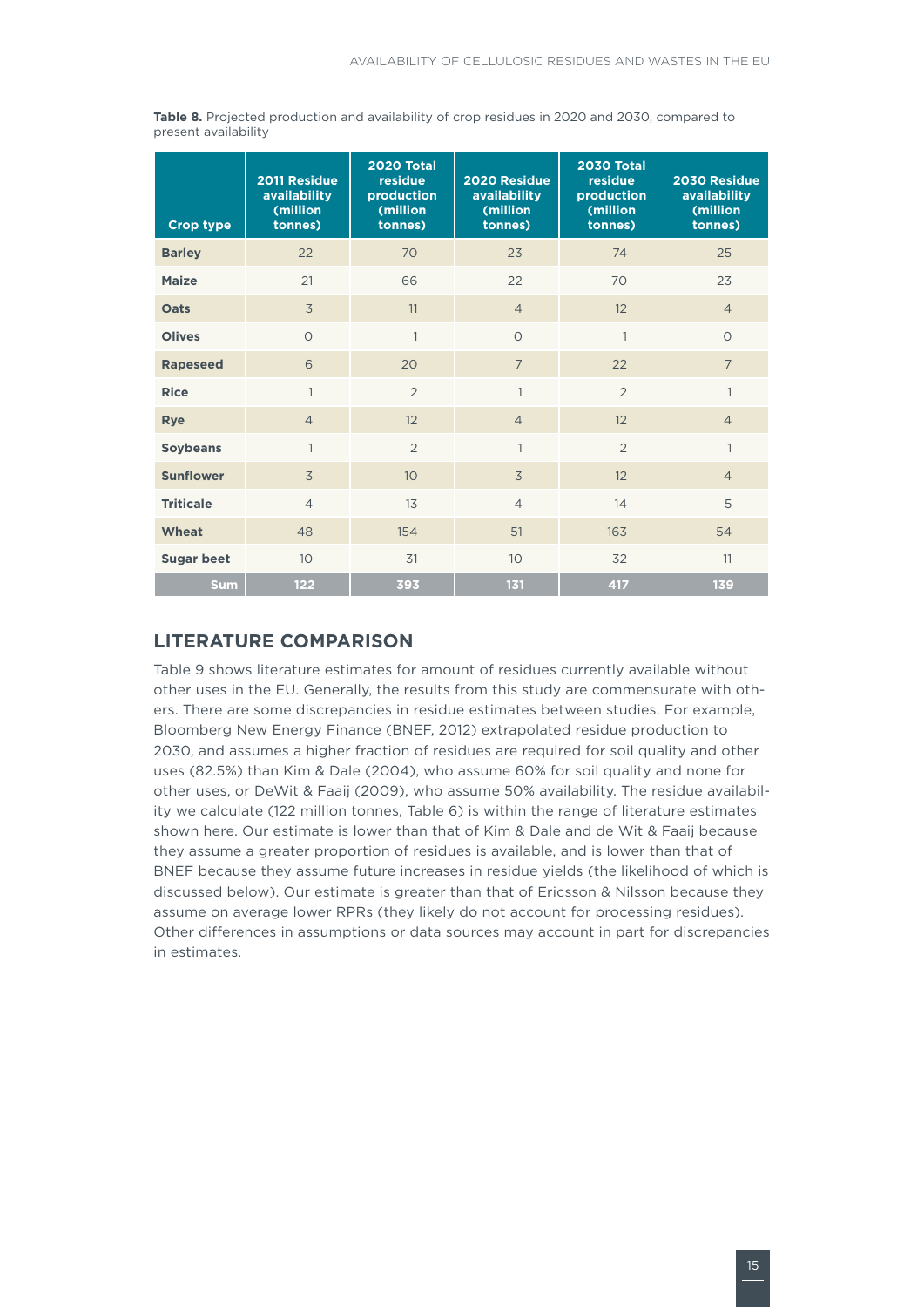**Table 9.** Literature estimates for residue availability in the EU (million tonnes yr<sup>-1</sup>) and relevant assumptions used in calculations. Values for de Wit & Faiij (2010) and Nilson (2006) were calculated from EJ yr<sup>-1</sup> using a heating value of 17 GJ t<sup>-1</sup>. RPR = residue production ratio; SOC = soil organic carbon

|                                                                | <b>Scarlat et</b><br>al. (2010) | Kim &<br><b>Dale</b><br>(2004) | <b>BNEF</b><br>(2012)   | De Wit<br>& Faaii<br>(2010) | <b>Ericsson</b><br>& Nilsson<br>(2006) | <b>This</b><br>study | <b>This</b><br>study |
|----------------------------------------------------------------|---------------------------------|--------------------------------|-------------------------|-----------------------------|----------------------------------------|----------------------|----------------------|
| <b>Present or</b><br>future                                    | Present                         | Present                        | <b>Future</b><br>(2030) | Present                     | Present                                | Present              | Future<br>(2030)     |
| <b>RPR</b>                                                     | $0.8 - 3.2$                     | $1 - 1.4$                      | $2*$                    | <b>Not</b><br>available     | $1 - 1.3$                              | $0.7 - 3.5$          | $0.7 - 3.5$          |
| % for SOC                                                      | $50 - 60%$                      | 60%                            | 75%                     | 50%                         | 75%                                    | 33%                  | 33%                  |
| % for other<br>uses                                            | 11%                             | O%                             | 7.5%                    | O%                          | 8%                                     | 33%                  | 33%                  |
| <b>Total</b><br>residue<br>availability<br>(million<br>tonnes) | 62-109                          | 225                            | 151                     | 182-229                     | $35 - 53$                              | 122                  | 139                  |

\* According to IEEP (2012).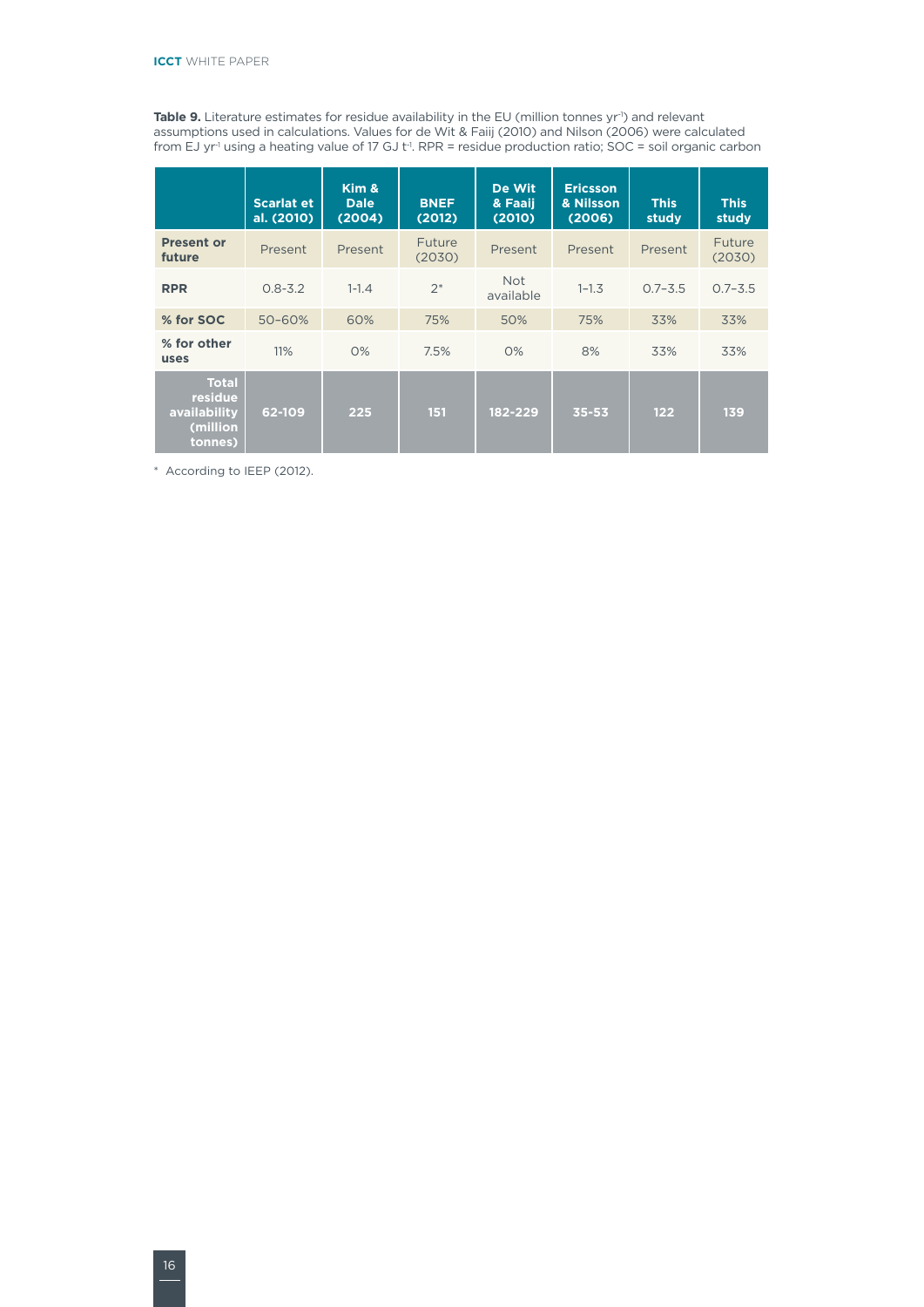## <span id="page-18-0"></span>Forestry residues

When wood is harvested from trees, a significant fraction of the tree's total aboveground biomass is not used. This comprises leaves, small branches (including the top of the tree), and stumps (Figure 1). These forestry residues are bulky, difficult and expensive to collect and transport, and currently have little commercial value. If the market made collection profitable, some of this material could be considered available for bioenergy purposes.

Wood processing residues (e.g. sawdust from milling logs) are covered in the earlier section on cellulosic fraction of waste.



**Figure 1.** Schematic of tree components.

#### **Total production of forestry residues**

For the purposes of analysis in this section, forestry residues consist of stumps, leaves,<sup>6</sup> small branches, and small stemwood at the top of the tree. The ratio of residues to harvested wood varies widely with species and harvesting technique. Estimates of the proportion of aboveground biomass that is residues range from 31% (University of Montana, 2011) to 42% (Energy Saving Group, 2012). In a literature review, Koopman & Kopejan (1997) reported that a common rule of thumb in forestry is 50:50 for the proportions of the tree that are residues and harvested wood respectively, while other literature they reviewed gave estimates of 30–40% residues. A scenario analysis in Mantau (2011) assumed a residue proportion of 10–48% depending on scenario. Mantau (2012) showed that 24.3% of total above-ground

<sup>6</sup> Including needles of conifers such as pine. Slash consists of leaves and small branches.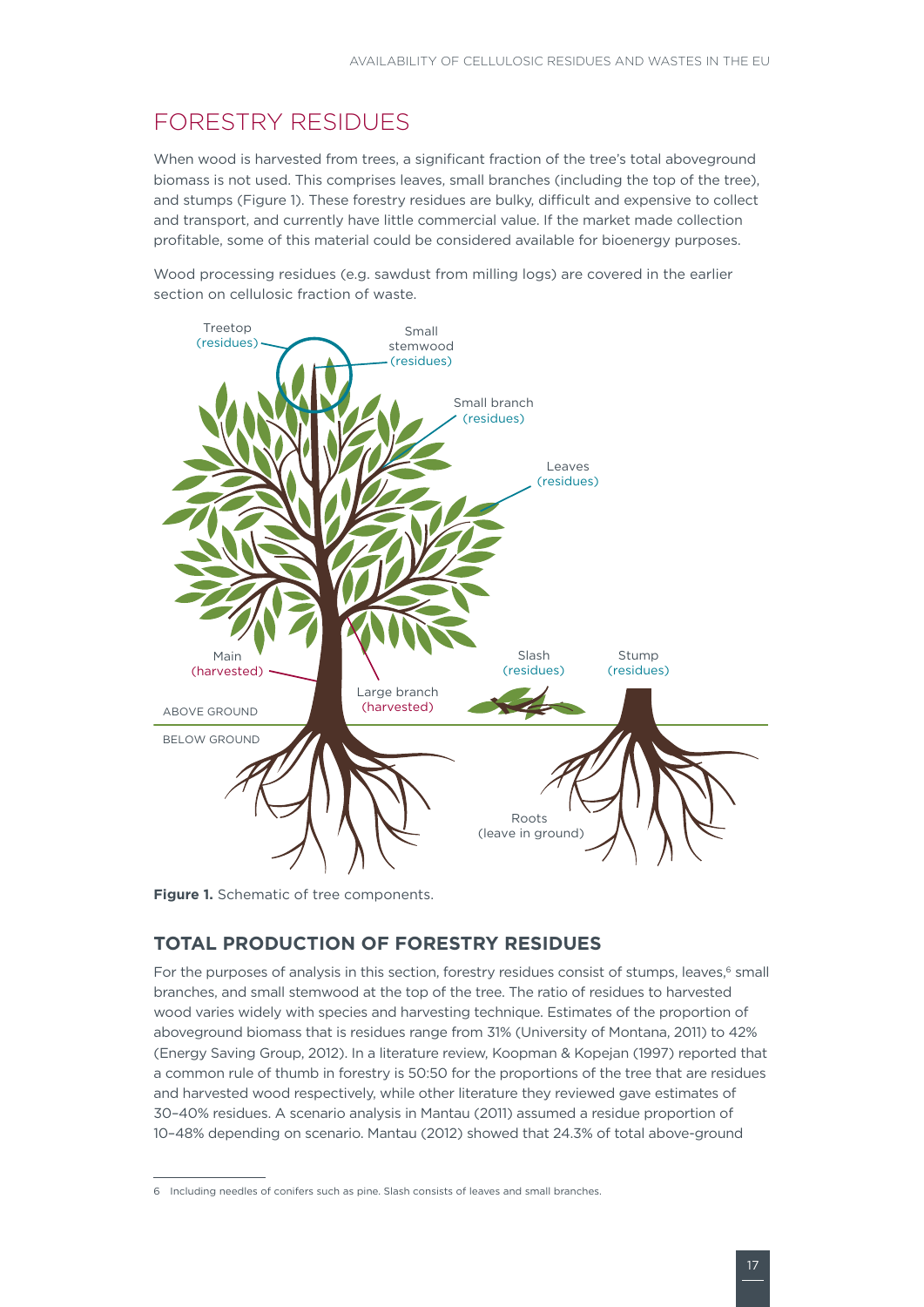<span id="page-19-0"></span>tree biomass remains in the forest as residues. For this analysis, Here we assume the estimate of 24.3% from Mantau (2012). This is lower than the other estimates given here, but is from a recent publication that may reflect more modern harvesting techniques in Europe and will provide a conservative estimate of total residue availability.

Calculation of total forestry residue production in the EU is as follows. Data on the production of total roundwood (for all uses, including fuelwood) in the EU27 was taken from FAOSTAT for the years 2002–2011. The estimate of current availability here is based on the 2011 data (most recent year for which data was available). FAO reports that this data is estimated for underbark wood, or wood after the bark has been removed. Our understanding is that bark is typically harvested with the stemwood and is then used for industrial (e.g., mulch) or heating purposes; these processing residues were discussed in the earlier section on cellulosic fraction of waste. We assume bark is 15% of total stemwood volume (IPCC, 2006), thus multiply total underbark wood from FAO by 1.1767 to account for bark. As discussed above, assuming that 24.3% of the tree is residues, the ratio of residues to harvested wood is then 0.243/(1-0.243), or 0.32. Lastly, we assume the density of wood to be  $0.5 t$  m<sup>3</sup> on average (Mantau, 2010). Following these calculations, we estimate that the total production of forestry residues in the EU was 80.7 million tonnes in 2011.

Some forestry residues are currently collected, but according to ECF (2013), the Scandinavian countries are the only EU member states that currently harvest any significant quantities of them. This report gives a figure of ~3% for current usage of forestry residues in the EU. In a memo to the Biomassa-upstream Stuurgroep, Kuiper (2006) writes that 1.3 million  $m^3$  out of a potential 45 million  $m^3$  of forestry residues are currently collected in Finland. Applying this fraction to all roundwood produced in Finland, Sweden, and Denmark (data from FAOSTAT), and assuming no residue harvests in other EU countries, we calculate that 8% of total EU forestry residues are currently used. Because this fraction (3–8%) is small compared to the amount of residues necessary for biodiversity and erosion protection (see below), and is likely within the margin of error of our calculations, we do not account for it in our availability estimate. Furthermore, since this collected material is virtually all used for biopower and heat, one may consider it potentially available for other energy uses.

#### **Soil quality and biodiversity**

Use of residues from logging in unmanaged forests (presumably undertaken to obtain raw materials for wood products) would have a negative impact on biodiversity (Bird & Chatarpaul, 1985), soil carbon (Smith et al., 1994), and soil nutrients, as nutrients in the tree are concentrated in the leaves (Smith et al., 1994; Hendrickson et al., 1989; Merino et al., 1999, 2003; Jacobson et al., 2000). Reduction in soil nutrient availability would result in reduced growth in the next cycle (Smith et al., 1994; Merino et al., 1999, 2003; Jacobson et al., 2000; Olsson et al., 1995; Walmsley et al., 2009; Proe & Dutch, 1994; Proe et al., 1996; Alam et al., 2012). Stump removal may affect biodiversity more severely than other residue fractions (de Jong et al., 2012). To some extent, nutrient loss resulting from residue harvest could be addressed by adding fertilizer to harvested areas (U.S. Department of Energy, 2011), but this can have negative environmental consequences in particular on water quality in lower catchment areas.

For these reasons, it is both impractical (for the purposes of ensuring high future yields in the same managed forest) and environmentally irresponsible to remove all forestry residues without measures to mitigate any harm. The negative impacts of residue removal may be substantially lessened by removing only small branches and stemwood, leaving

<sup>7 1+0.15/(1-0.15)</sup>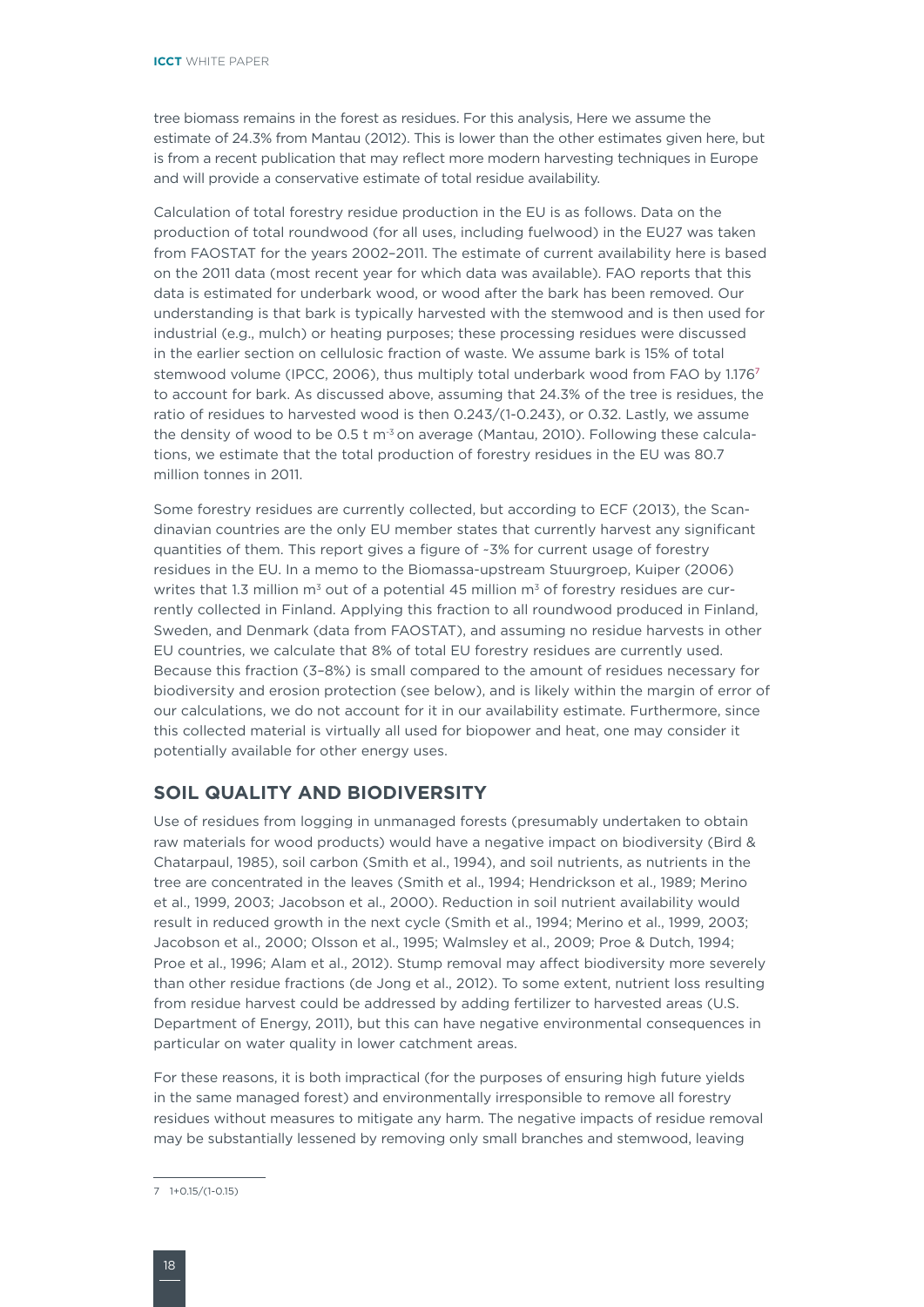<span id="page-20-0"></span>stumps to protect against erosion and leaves to return nutrients to the soil. However, the feasibility of harvesting twigs without leaves attached to them is not addressed here.

It should be noted that the amount of forestry residues necessary to protect ecosystem function, soil carbon, and future yields varies considerably by location, species, slope, weather patterns, etc. Ideally, residue retention rates would be determined on a local level. For estimation purposes, we assume one typical rate of residue retention here.

To be conservative and to avoid other unintended consequences, we assume that 50% removal of forestry residues may be sustainable if combined with good management practices (e.g., ensuring adequate soil cover or adding organic fertilizers such as animal manure after harvest). Proper forestry management practices, such as evidenced by certification by the Forest Stewardship Council or the Programme for Endorsement of Forest Certification, may to some extent mitigate the environmental damage of residue removal. But using even the most sustainable forest management practices to harvest residues will unavoidably have some impact on forest ecosystems. In some sense, our assumption that 50% of forestry residues may sustainably be removed includes an assumption that this is done responsibly; for example, sustainable management may require zero harvesting of certain residue elements such as stumps and nutrient-rich leaves.

Calculations showing the total production and sustainable availability of forestry residues are shown in Table 10.

|                                                              | 2002 | 2007 | 2011 |
|--------------------------------------------------------------|------|------|------|
| <b>Total roundwood</b><br>(million $m^3$ )                   | 389  | 458  | 427  |
| Roundwood with bark<br>(million $m^3$ )                      | 457  | 539  | 503  |
| <b>Roundwood with bark</b><br>(million tonnes)               | 229  | 270  | 251  |
| <b>Total residues</b><br>(million tonnes)                    | 73   | 87   | 81   |
| <b>Sustainably</b><br>available residues<br>(million tonnes) | 37   | 39   | 40   |

**Table 10.** Estimation of the total production and availability of forestry residues in the EU in 2002, 2007, and 2011.

#### **Projected availability in 2030**

Although there is year-to-year variation, there has been no clear trend towards more or less wood harvesting in the EU over the 10-year period prior to 2011 (Figure 2). There may be reasons to believe that total wood production will increase or decrease. For example, the EU population has been growing (mostly from immigration), which would tend to increase total demand for wood products, all other things being equal. On the other hand, EU wood harvests and imports over 2002–2011 remained relatively constant while exports increased (calculated from FAOSTAT), indicating that per capita use of roundwood in Europe may be on the decline. Use of forest biomass for heat and power has increased over the past several years due to the Renewable Energy Directive targets, but current proposals to change the RED and substantial policy uncertainty about the post-2020 period make it difficult to project how these trends will change in the future. Without any clear evidence one way or the other, we assume that total sustainable availability of forestry residues in 2030 will be similar to what we have calculated for 2011.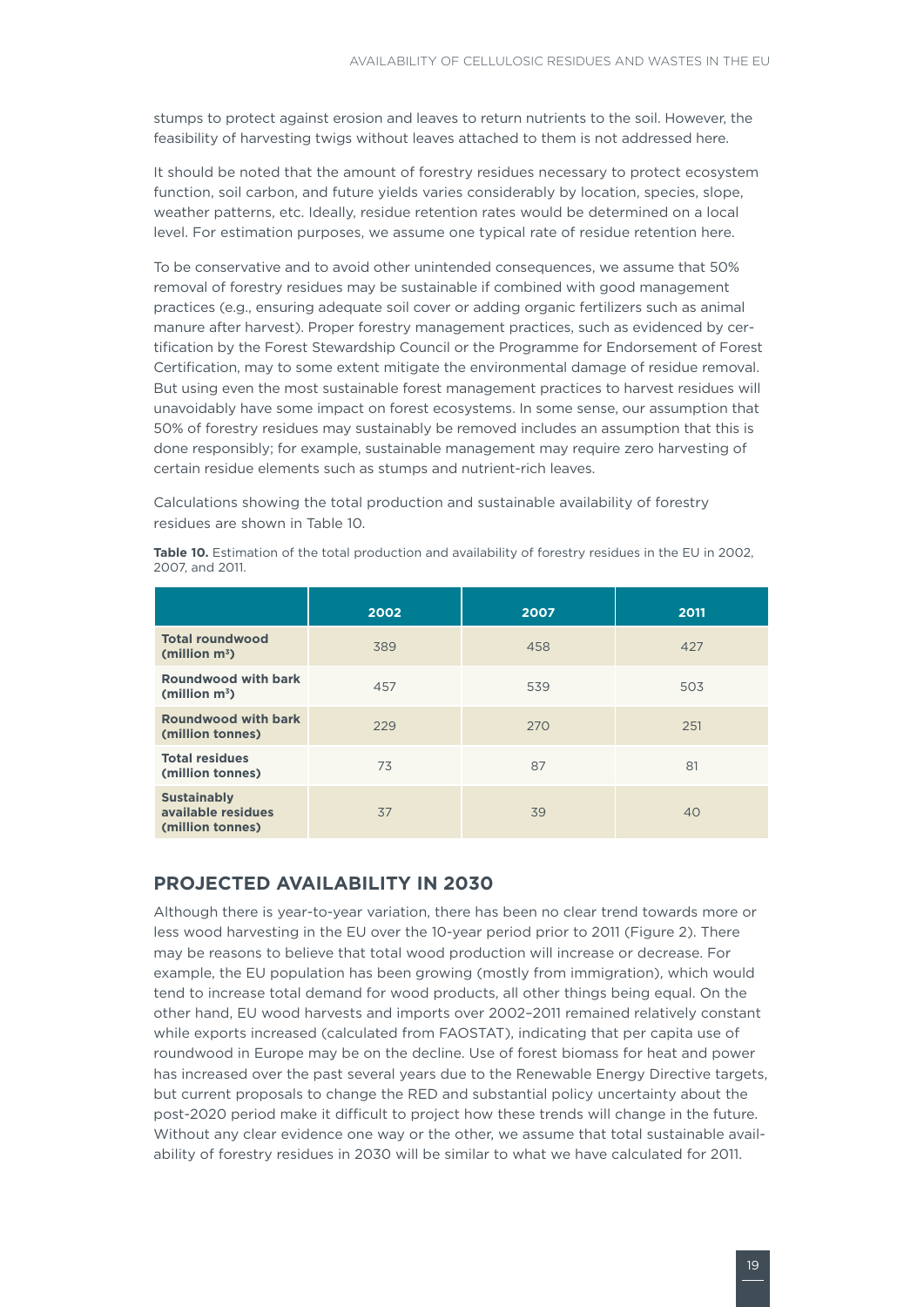<span id="page-21-0"></span>

**Figure 2.** Total wood production in the EU over 2002–2011.

#### **Literature comparison**

While there have been a number of studies in recent decades estimating the potential of excess forestry biomass for bioenergy (e.g., Rotiyanskiy et al., 2009; Smeets et al., 2007; Fischer & Schrattenholzer, 2001), there have been relatively few studies on the availability of forestry residues in the EU specifically (Table 11).

| study                                     | <b>Current potential</b><br>from forestry<br><b>residues</b><br>(million tonnes/yr) | <b>2030 Potential from</b><br>forestry residues<br>(million tonnes/vr) | <b>Environmental</b><br>safeguards<br>considered |
|-------------------------------------------|-------------------------------------------------------------------------------------|------------------------------------------------------------------------|--------------------------------------------------|
| De Wit & Faaij (2009)                     | $74 - 284*$                                                                         | N/A                                                                    | None                                             |
| <b>Mantau (2010),</b><br><b>Chapter 4</b> | 59**                                                                                | 28-72                                                                  | Some (not specified)                             |
| This study                                | 40                                                                                  | 40                                                                     | 50% residue retention                            |

Table 11. Literature comparison of estimates of forestry residue availability in the EU.

\* Calculated from 1.4-5.4 EJ yr-1 using a heating value of 19 GJ ton-1.

\*\* Volumes were read off graph, then converted to mass based on 0.5 tons m<sup>3</sup>.

Our estimate is lower than that of de Wit & Faaij (2009), and this is likely because that study does not appear to allow for any residues to remain in the forest to ensure sustainability. Our estimates for both the present and for 2030 are in the ballpark of Mantau (2010), and these small differences are likely due to different assumptions about the residue retention ratio necessary for sustainability and differences in forestry data.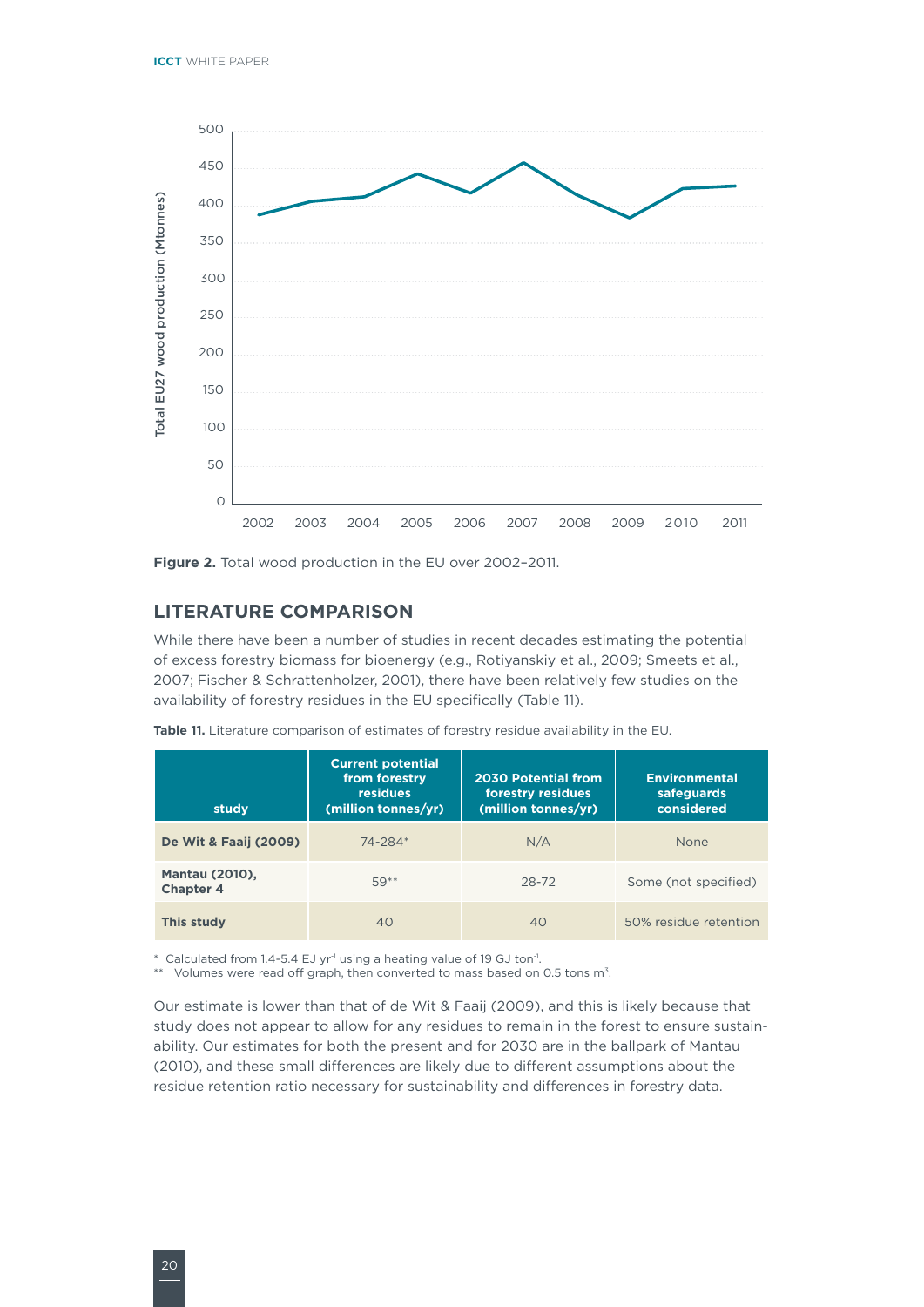### <span id="page-22-0"></span>Conclusions

In this paper we estimate the quantity of cellulosic wastes and residues in the EU that can sustainably be used for bioenergy without major negative impacts on other industries or the environment. We analyzed the availability of paper, wood, food, and yard waste, wood processing residues, agricultural residues, and forest harvesting residues. Much of these "waste" streams are already being used as low-value inputs for industrial and agricultural processes and cannot be diverted to bioenergy production without knock-on effects on markets, increased demand for other materials, and indirect environmental consequences. Some fraction of these "wastes" plays a valuable environmental role in protecting soil quality, preventing erosion, and supporting biodiversity. Thus, the amount of wastes and residues that can be sustainably harvested for cellulosic biofuel is significantly lower than their total production.

Care should be taken in interpreting the quantities of available cellulosic material presented here. Diversion of any resource, even if there appears to be excess available, will likely have unintended consequences by raising the price of that resource. In particular, care should be taken in diverting both wood and paper wastes, as these resources can be substituted for one another for some uses. It is also important to recognize that the mere availability of wastes and residues for bioenergy feedstock does not in itself mean that those resources will be preferentially used by a growing bioenergy industry. For instance, in the case of the UK's Drax power plant, it has been demonstrated that wood to fuel the plant is being supplied by felling trees in the US, despite the availability in principle of the wastes and residues mentioned here. In addition, costs of collection and transport of these cellulosic materials will limit availability to some extent; this has not been assessed here. Even though long-haul transport of wastes and residues would be very expensive, it is possible that policy incentives could create a market for international trade of these feedstocks. Lastly, there will very likely be competition for feedstocks within the energy sector, between biofuels, biopower, and heating, so the quantities of cellulosic material reported here should not be assumed to be fully available for one industry or the other.

Despite these limitations, 200 million tonnes of material is a significant resource and large compared to the likely demand for cellulosic biofuel by 2020. If all this material were converted to biofuel at current yields, it could supply 36.7 Mtoe yr<sup>1</sup>, or 12% of current road fuel consumption in the EU (13% in 2020; 16% in 2030).<sup>8</sup> Because all the wastes and residues discussed here are eligible for double counting in the RED, this amount of biofuel would count as 73 Mtoe yr<sup>-1</sup>, or 24% of current EU petroleum consumption. In other words, biofuel from cellulosic wastes and residues, if fully utilized, has the potential to meet the 2020 RED target for 10% biofuel in transport without any additional contribution from food-based biofuels. In summary, available cellulosic wastes and residues in the EU represent a large opportunity for low-carbon fuels.

<sup>8</sup> Calculated assuming biofuel conversion efficiency of 4 tons ethanol to 1 ton biofuel, energy density of ethanol is 30 MJ/ kg and diesel is 46 MJ/kg (total of 36.7 Mtoe of ethanol), and 0.832 kg/L density of diesel. Current and projected road fuel consumption from European Commission (2013). This estimate is different from the amount of feedstock necessary to displace 10% of gasoline in Bloomberg New Energy Finance (2012) because this estimate includes diesel as well as gasoline.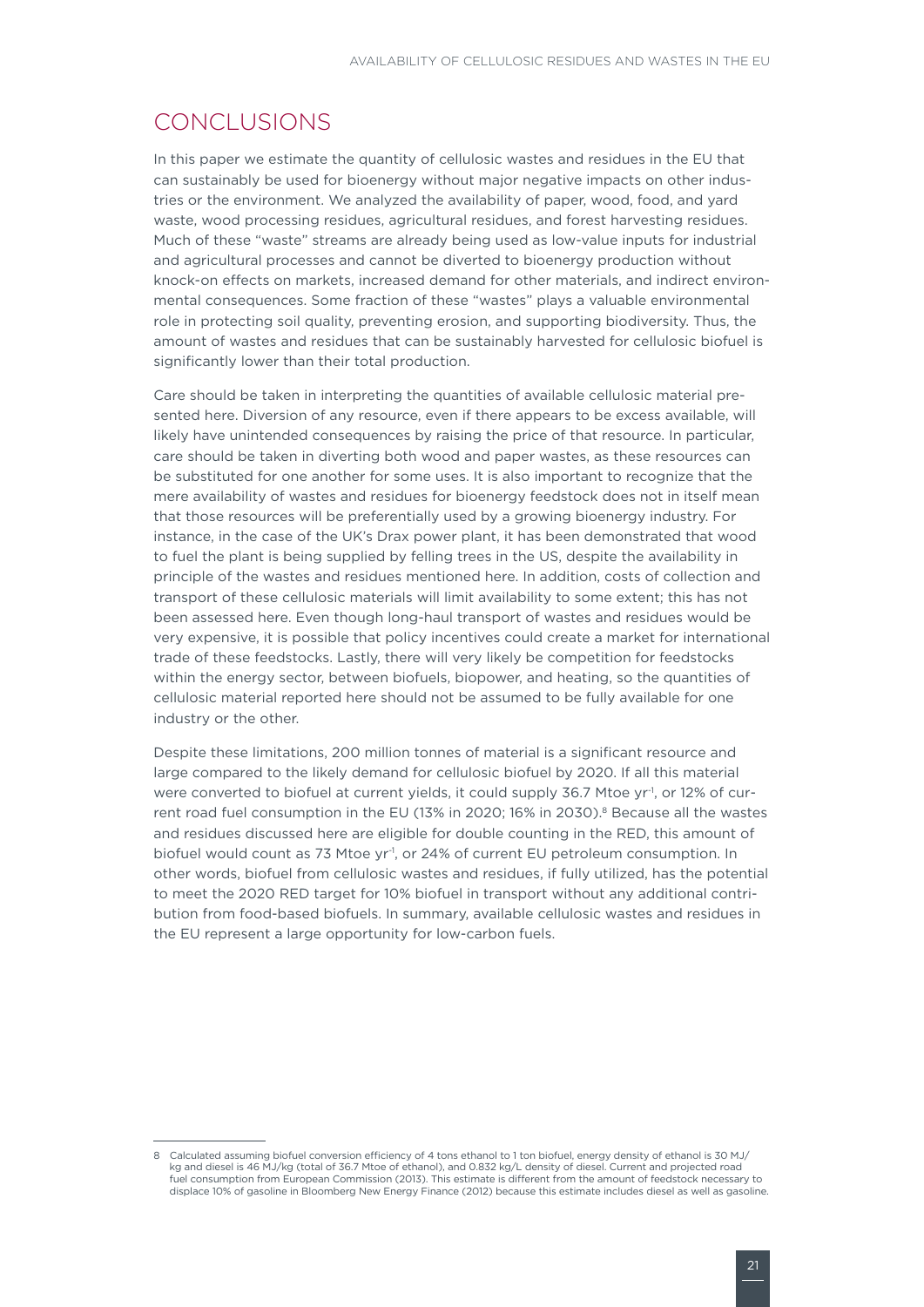### <span id="page-23-0"></span>Literature cited

- Alam, A., S. Kellomaki, A. Kilpelainen, & H. Strandman (2012). Effects of stump extraction on the carbon sequestration in Norway spruce forest ecosystems under varying thinning regimes with implications for fossil fuel substitution. *GCB Bioenergy*.
- Andrews, S.S. (2006). *Crop Residue Removal for Biomass Energy Production: Effects on Soils and Recommendations.* Retrieved from [http://soils.usda.gov/sqi/management/](http://soils.usda.gov/sqi/management/files/agforum_residue_white_paper.pdf) [files/agforum\\_residue\\_white\\_paper.pdf](http://soils.usda.gov/sqi/management/files/agforum_residue_white_paper.pdf).
- Bakas, I., Hermann, H, Sieck, M., Andersen, F.M., & Larsen, H. (2011). *Projections of Municipal Waste Management and Greenhouse Gases. European Environmental Agency (EEA). Retrieved from http://scp.eionet.europa.eu/wp/2011wp4.*
- Beeri, O., Phillips, R., Carson, P., & Liebig, M. (2005). Alternate satellite models for estimation of sugar beet residue nitrogen credit. *Agriculture, Ecosystems and Environment*  107: 21-35.
- Bird, G.A. & L. Chatarpaul. Effect of whole-tree and conventional forest harvest on soil microarthropods. *Can. J. Zool.* (1985).
- Bloomberg New Energy Finance (2012). *Moving Towards A Next-Generation Ethanol Economy: Final Study.* Retrieved from http://www.novozymes.com/en/sustainability/ benefits-for-the-world/biobased-economy/white-papers-on-biofuels/Documents/ Next-Generation%20Ethanol%20Economy\_Executive%20Summary.pdf.
- Bruinsma, J. (2009). *The resource outlook to 2050: By how much do land, water use and crop yields need to increase by 2050?* Presentation to FAO, 35.
- Busscher, W.J., Reeves, D.W., Kochlann, R.A., Bauer, P.J., et al (1996). Conservation farming in southern Brazil: Using cover crops to decrease erosion and increase infiltration. *Journal of Soil and Water Conservation* 51 (3): 188
- Calderini, D., Dreccer, M., & Slafer, G. (1995). Genetic improvement in wheat yield and associated traits. A re-examination of previous results and the latest trends. *Plant Breeding, 114*(2), 108-112.
- Campbell, J.E., D.B. Lobell, C.B. Field. (2009). Greater Transportation Energy and GHG Offsets from Bioelectricity than Ethanol. *Science* 324: 1055-1057.
- Cassman, K. G. (1999). Ecological intensification of cereal production systems: Yield potential, soil quality, and precision agriculture. *Proceedings of the National Academy of Sciences, 96*(11), 5952-5959.
- Collins, H.P., R.W. Rickman, L.F. Elliott, D.F. Bezdicek, & R.I. Papendick. (1990). Decomposition and Interactions among Wheat Residue Components. *Soil Science Society of America Journal* 54 (3): 780-785.
- Confederation of European Paper Industries (CEPI) (2011). Recycling Statistics 2011. Retrieved from http://www.cepi.org/.
- Cuevas, E., S. Brown, & A.E. Lugo. Above- and belowground organic matter storage and production in a tropical pine plantation and a paired broadleaf secondary forest. *Plant and Soil* 135: 257-268 (1991).
- de Jong, J., Akselsson, C., Berglund, H., Egnell, G., Gerhardt, K., Lönnberg, L., Olsson, B., von Stedingk, H. (2012). Konsekvenser av ett ökat uttag av skogsbränsle. En syntes från Energimyndighetens bränsleprogram 2007-2011. ER 2012:08. Energimyndigheten, Eskilstuna.
- De Wit, M., & Faaij, A. (2009). European biomass resource potential and costs. *Biomass and Bioenergy* 34: 188-202.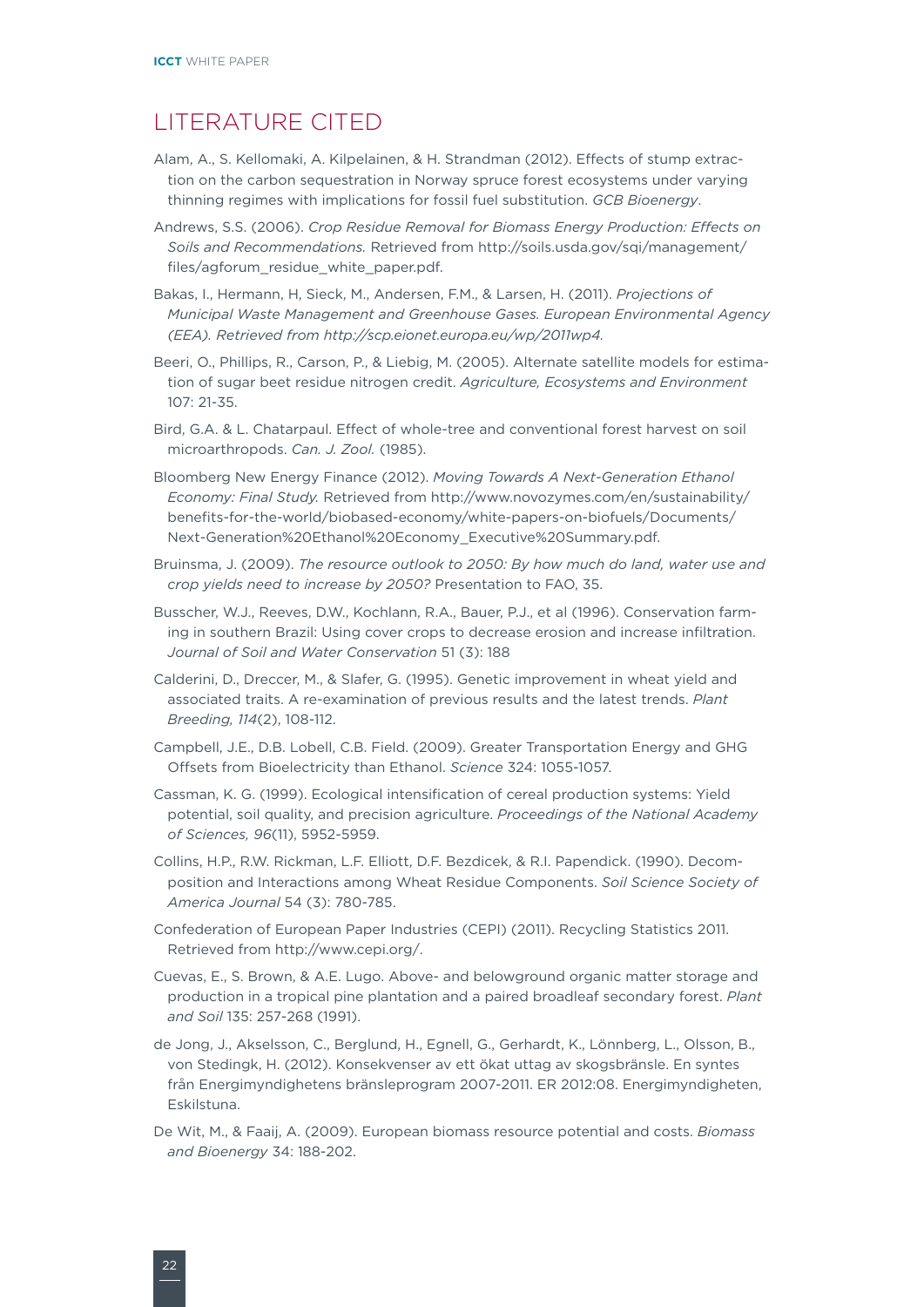- [Energy Saving Group: Energy Efficiency, Engineering and Consulting Company, Ltd.](http://pdf.usaid.gov/pdf_docs/PNADS215.pdf)  (2012). *[Feasibility Study on Wood Waste Utilization in Serbia. Retrieved from http://](http://pdf.usaid.gov/pdf_docs/PNADS215.pdf) [pdf.usaid.gov/pdf\\_docs/PNADS215.pdf](http://pdf.usaid.gov/pdf_docs/PNADS215.pdf)*
- Erickson, M.J. & W.E. Tyner. (2010). *The Economics of Harvesting Corn Cobs for Energy*. Purdue University. Retrieved from http://www.ces.purdue.edu/bioenergy.
- Ericsson, K., & L.J. Nilsson. (2006). Assessment of the potential biomass supply in Europe using a resource-focused approach. *Biomass and Bioenergy* 30: 1-15.
- EUR-Lex. (2008). *Green paper on the management of bio-waste in the European Union. Retrieved from http://eur-lex.europa.eu/LexUriServ/LexUriServ.do?uri=CELEX:52008DC 0811:EN:NOT.*

European Climate Foundation (ECF) (2013). *Biomass for heat and power: Opportunities and economics. Retrieved from http://www.europeanclimate.org/documents/ Biomass\_report\_-\_Final.pdf.*

- European Commission (2009). Directive 2009/28/EC of the European Parliament and of the Council of 23 April 2009 on the promotion of the use of energy from renewable sources and amending and subsequently repealing Directives 2001/77/EC and 2003/30/EC Text with EEA relevance.
- European Commission (2009). Directive 2009/30/EC of the European Parliament and of the Council of 23 April 2009 amending Directive 98/70/EC as regards the specification of petrol, diesel and gas-oil and introducing a mechanism to monitor and reduce greenhouse gas emissions and amending Council Directive 1999/32/EC as regards the specification of fuel used by inland waterway vessels and repealing Directive 93/12/EEC Text with EEA relevance (Fuel Quality Directive). Retrieved from http://eur-lex.europa.eu/LexUriServ/LexUriServ. do?uri=CELEX:32009L0030:EN:NOT.
- European Commission (2010). *Preparatory Study on Food Waste Across EU27. Retrieved from http://ec.europa.eu/environment/eussd/pdf/bio\_foodwaste\_report.pdf.*
- European Commission (2011). *Soil organic matter management across the EU: Best practices, constraints and trade-offs. Retrieved from http://ec.europa.eu/environment/ soil/pdf/som/full\_report.pdf.*
- European Commission. (2012). *Prospects for Agricultural Markets and Income in the EU 2012-2022. Retrieved from http://ec.europa.eu/agriculture/markets-and-prices/ medium-term-outlook/2012/fullrep\_en.pdf*
- European Commission (2013). *Climate Action: Reducing emissions from transport. Retrieved from http://ec.europa.eu/clima/policies/transport/index\_en.htm.*
- EUROSTAT (2013). Soil water erosion rate by country (tonnes per ha per year), 2006, EU-27, EFTA, Candidate and Potential Candidate Countries. Retrieved from http:// epp.eurostat.ec.europa.eu/statistics\_explained/index.php?title=File:Soil\_water\_erosion\_rate\_by\_country\_(tonnes\_per\_ha\_per\_year),\_2006,\_EU-27,\_EFTA,\_Candidate\_and\_Potential\_Candidate\_Countries.png&filetimestamp=20130425142225
- EUROSTAT (2013). European Commission. Retrieved from [http://epp.eurostat.ec.europa.](http://epp.eurostat.ec.europa.eu/portal/page/portal/eurostat/home/) [eu/portal/page/portal/eurostat/home/](http://epp.eurostat.ec.europa.eu/portal/page/portal/eurostat/home/).
- Evans, L. (1997). Adapting and improving crops: the endless task. *Philosophical Transactions of the Royal Society of London. Series B: Biological Sciences, 352*(1356), 901-906.
- [FAOSTAT \(2013\). United Nations Food & Agricultural Organization. Retrieved from http://](http://faostat.fao.org/) [faostat.fao.org/.](http://faostat.fao.org/)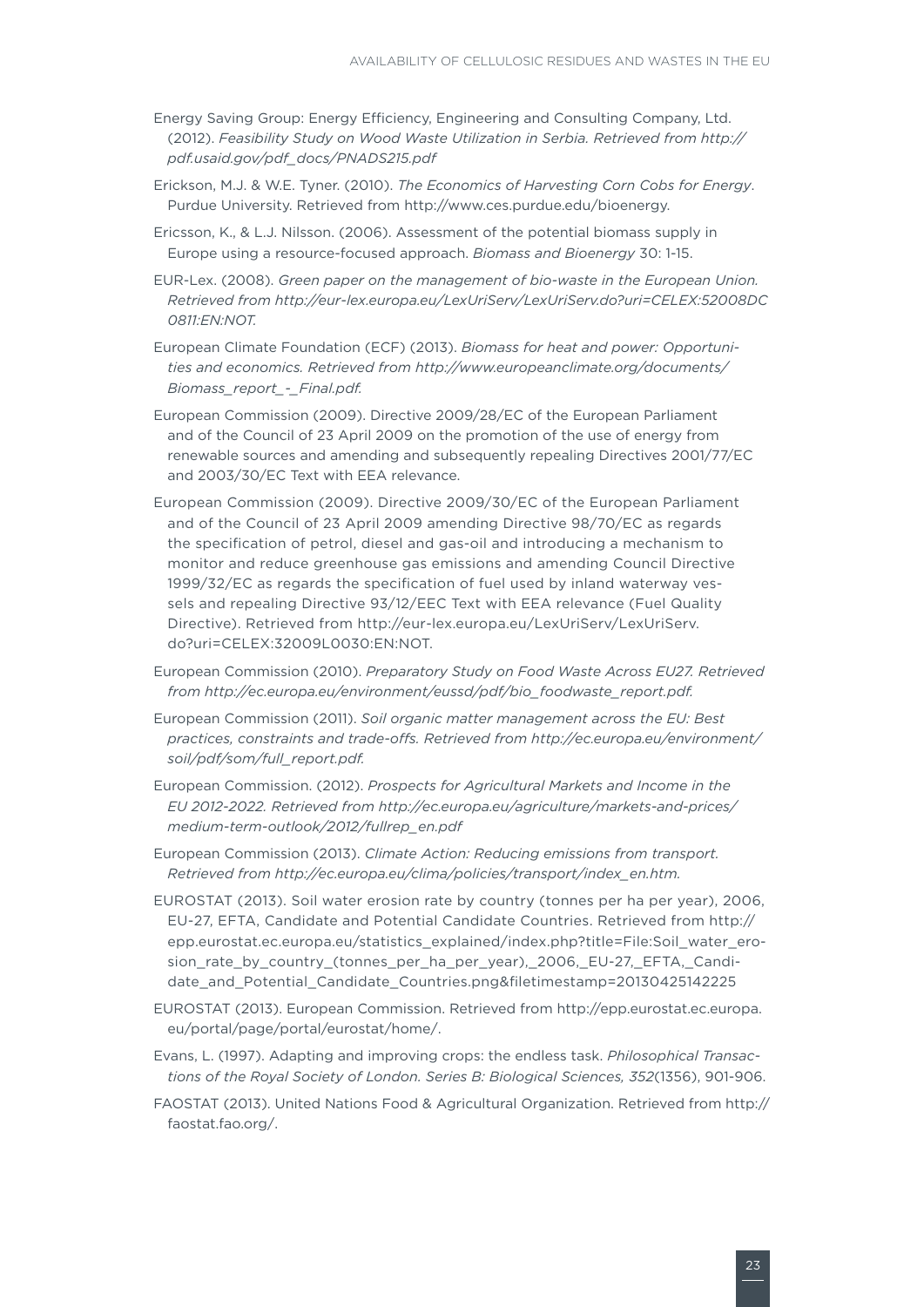- Farahat, M.H., Hassanein, E.I., Abdel-Razik, W.M., & Noll, S.L. (2013). Effect of dietary corn dried distillers grains with solubles, canola meal, and chloride on electrolyte balance, growth performance, and litter moisture of growing turkeys. *Poultry Science* 92 (5): 1254-65.
- Fischer, G. & Schrattenholzer, L. (2001). Global bioenergy potentials through 2050. *Biomass and Bioenergy* 20, 151-159.
- Food and Agricultural Organization of the United Nations (FAO) (1994). *Grain storage techniques: Evolution and trends in developing countries.* Edited by D.L. Proctor. Rome: FAO.
- Food and Agricultural Organization of the United Nations (FAO) (1997). *Regional Study on Wood Energy Today and Tomorrow in Asia,* 174.
- [Food and Agricultural Organization of the United Nations \(FAO\) \(2011\). Global Food](http://www.fao.org/docrep/014/mb060e/mb060e00.pdf)  [Losses and Food Waste. Retrieved from http://www.fao.org/docrep/014/mb060e/](http://www.fao.org/docrep/014/mb060e/mb060e00.pdf) [mb060e00.pdf](http://www.fao.org/docrep/014/mb060e/mb060e00.pdf).
- Food and Agricultural Organization of the United Nations (2003). World agriculture: towards 2015/2030: an FAO perspective. Edited by J. Bruinsma. London: Earthscan Publications Ltd, 444.
- Frass, A., & Johansson, R. (2009). Conflicting Goals: Energy Security versus GHG Reductions under the EISA Cellulosic Ethanol Mandate. Washington, DC: Resources for the Future (RFF).
- Gregg, J.S., & Smith, S.J. (2010). Global and regional potential for bioenergy from agricultural and forestry residue biomass. *Mitigation Adaptation Strategy Global Change* 15: 241-262.
- Hartwig, N.L. & Ammon, H.U. (2002). Cover crops and living mulches. *Weed Science* 50: 688-699.
- Hendrickson, O.Q., L. Chatarpaul, & D. Burgess (1989). Nutrient cycling following wholetree and conventional harvest in northern mixed forest. *Can. U. For. Res*.
- Institute for European Environmental Policy (2013) *The Sustainability of Advanced Biofuels in the EU: Assessing the Sustainability of Wastes and Residues Set Out i n the European Commission's Proposal on Indirect Land Use Change (ILUC).* London: IEEP.
- IPCC (2006). IPCC Guidelines for National Greenhouse Gas Inventories: Forest Land.
- Jacobson, S., M. Kukkola, E. Malkonen, & B. Tveite (2000). Impact of whole-tree harvesting and compensatory fertilization on growth of coniferous thinning stands. *Forest Ecology and Management* 129: 41-51.
- Joint Research Center (JRC) (2009). Linking soil degradation processes, soil-friendly farming practices and soil-relevant policy measures. Retrieved from http://eusoils.jrc. ec.europa.eu/projects/SOCO/FactSheets/ENFactSheet-05.pdf.
- Kadam, K.L. & McMillan, J. (2003). Availability of corn stover as a sustainable feedstock for bioethanol production, *Bioresource Technology*, 88: 17-25.
- Kim, S., & Dale, B.E. (2004). Global potential bioethanol production from wasted crops and crop residues. *Biomass and Bioenergy* 26: 361-375.
- Koopmans, A., & Koppejan, J. (1997). *Agricultural and Forest Residues Generation, Utilization and Availability.* Paper presented at the Regional Consultation on Modern Applications of Biomass Energy, January 6-10, Kuala Lumpur, Malaysia.
- Kretschmer, B. (2013). Shifting away from conventional biofuels: Sustainable alternatives for the use of biomass in the UK transport sector. Institute for European Environmental Policy (IEEP): Report prepared for ActionAid. Retrieved from http://www.ieep.eu/assets/1192/IEEP\_May\_2013\_\_Shifting\_away\_from\_conventional\_biofuels\_in\_the\_UK.pdf.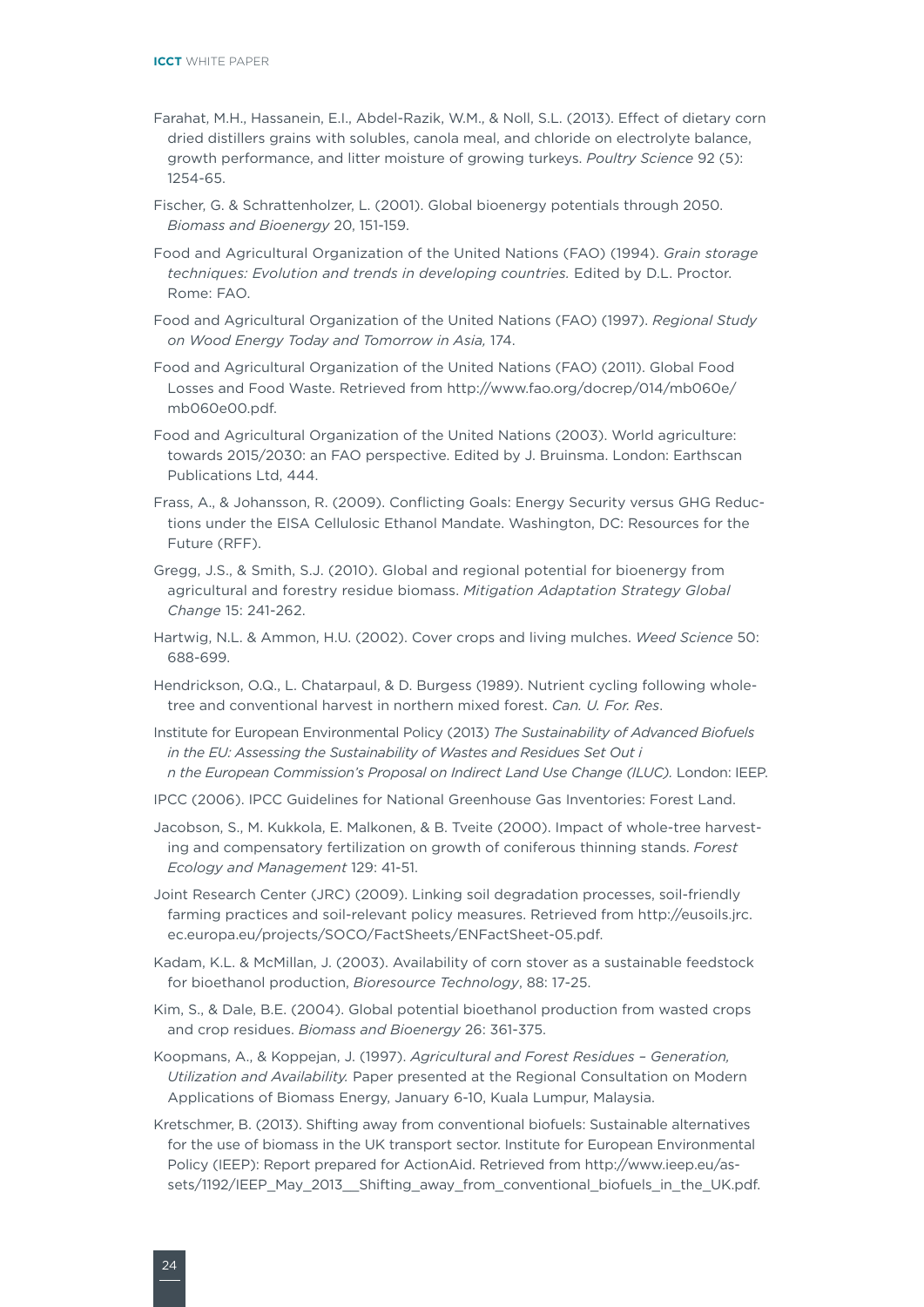- Kretschmer, B., Allen, B., & Hart, K. (2012). *Mobilising Cereal Straw in the EU to Feed Advanced Biofuel Production.* Institute for European Environmental Policy (IEEP): Report prepared for Novozymes. Retrieved from http://www.ieep.eu/assets/938/ IEEP\_Agricultural\_residues\_for\_advanced\_biofuels\_May\_2012.pdf.
- Kuiper, L. (2006). *The harvest of forest residues in Europe. Memo to Biomassa-upstream Stuurgroep.* Retrieved from http://www.probos.net/biomassa-upstream/pdf/report-BUSD15a.pdf.
- Laborde, D. (2011). Assessing the Land Use Change Consequences of European Biofuel Policies. In A. Consortium (Ed.): IFPRI.
- Leek, N. (2010). Post-consumer wood. In: Real potential for changes in growth and use of EU forests: EUwood. Ed: Mantau, U. Germany: Hamburg. 160.
- Mantau, U. (2010). *[Real potential for changes in growth and use of EU forests: EUwood.](file:///Users/valerie/Desktop/VS%20Graphic%20Design/Clients/(41)%20ICCT/projects/P41-067-13%20EU%20Waste%20Residue%20White%20Paper/Mantau,%20U.%20(2010).%20Real%20potential%20for%20changes%20in%20growth%20and%20use%20of%20EU%20forests:%20EUwood.%20Retrieved%20from%20http://ec.europa.eu/energy/renewables/studies/doc/bioenergy/euwood_final_report.pdf)* [Retrieved from http://ec.europa.eu/energy/renewables/studies/doc/bioenergy/](file:///Users/valerie/Desktop/VS%20Graphic%20Design/Clients/(41)%20ICCT/projects/P41-067-13%20EU%20Waste%20Residue%20White%20Paper/Mantau,%20U.%20(2010).%20Real%20potential%20for%20changes%20in%20growth%20and%20use%20of%20EU%20forests:%20EUwood.%20Retrieved%20from%20http://ec.europa.eu/energy/renewables/studies/doc/bioenergy/euwood_final_report.pdf) [euwood\\_final\\_report.pdf](file:///Users/valerie/Desktop/VS%20Graphic%20Design/Clients/(41)%20ICCT/projects/P41-067-13%20EU%20Waste%20Residue%20White%20Paper/Mantau,%20U.%20(2010).%20Real%20potential%20for%20changes%20in%20growth%20and%20use%20of%20EU%20forests:%20EUwood.%20Retrieved%20from%20http://ec.europa.eu/energy/renewables/studies/doc/bioenergy/euwood_final_report.pdf)
- Mantau, U. (2012). *Wood Flows in Europe.* [Commissioned by CEPI: Confederation of](file:///Users/valerie/Desktop/VS%20Graphic%20Design/Clients/(41)%20ICCT/projects/P41-067-13%20EU%20Waste%20Residue%20White%20Paper/Mantau,%20U.%20(2012).%20Wood%20Flows%20in%20Europe.%20Commissioned%20by%20CEPI:%20Confederation%20of%20European%20Paper%20Industries,%20and%20CEI-Bois:%20European%20Confederation%20of%20Woodworking%20Industries.%20Retrieved%20from%20http://www.cepi.org/system/files/public/documents/publications/forest/2012/CEPIWoodFlowsinEurope2012.pdf)  [European Paper Industries, and CEI-Bois: European Confederation of Woodworking](file:///Users/valerie/Desktop/VS%20Graphic%20Design/Clients/(41)%20ICCT/projects/P41-067-13%20EU%20Waste%20Residue%20White%20Paper/Mantau,%20U.%20(2012).%20Wood%20Flows%20in%20Europe.%20Commissioned%20by%20CEPI:%20Confederation%20of%20European%20Paper%20Industries,%20and%20CEI-Bois:%20European%20Confederation%20of%20Woodworking%20Industries.%20Retrieved%20from%20http://www.cepi.org/system/files/public/documents/publications/forest/2012/CEPIWoodFlowsinEurope2012.pdf)  [Industries. Retrieved from http://www.cepi.org/system/files/public/documents/publi](file:///Users/valerie/Desktop/VS%20Graphic%20Design/Clients/(41)%20ICCT/projects/P41-067-13%20EU%20Waste%20Residue%20White%20Paper/Mantau,%20U.%20(2012).%20Wood%20Flows%20in%20Europe.%20Commissioned%20by%20CEPI:%20Confederation%20of%20European%20Paper%20Industries,%20and%20CEI-Bois:%20European%20Confederation%20of%20Woodworking%20Industries.%20Retrieved%20from%20http://www.cepi.org/system/files/public/documents/publications/forest/2012/CEPIWoodFlowsinEurope2012.pdf)[cations/forest/2012/CEPIWoodFlowsinEurope2012.pdf](file:///Users/valerie/Desktop/VS%20Graphic%20Design/Clients/(41)%20ICCT/projects/P41-067-13%20EU%20Waste%20Residue%20White%20Paper/Mantau,%20U.%20(2012).%20Wood%20Flows%20in%20Europe.%20Commissioned%20by%20CEPI:%20Confederation%20of%20European%20Paper%20Industries,%20and%20CEI-Bois:%20European%20Confederation%20of%20Woodworking%20Industries.%20Retrieved%20from%20http://www.cepi.org/system/files/public/documents/publications/forest/2012/CEPIWoodFlowsinEurope2012.pdf)
- Marland, E.S., Stellar, K., & Marland, G.H. (2010). A distributed approach to accounting for carbon in wood products. *Mitig Adapt Strateg Glob Change,* 15: 71-91.
- Merino, A. & J.M. Edeso. Soil fertility rehabilitation in young *Pinus radiate* D. Don. Plantations from northern Spain after intensive site preparation. *Forestry Ecology and Management* 116: 83-91 (1999).
- Merino, A., A.R. Lopez, J. Branas, & R. Rodriguez-Soalleiro. Nutrition and growth in newly established plantations of *Eucalyptus globulus* in northwestern Spain. *Ann. For. Sci.* 60: 509-517 (2003).
- Monroe Timber Consultants, Inc. (2007). *How much is your pine plantation worth? (2007). Retrieved from http://www.monroetimberland.com/page/articles/title/ How\_Much\_is\_Your\_Pine\_Plantation\_Worth.*
- Murali, S., R. Shrivastava, & M. Saxena. (2007). Quantification of Agricultural Residues for Energy Generation – A Case Study. *Journal of the IPHE, India,* 2007-08, 3: 27-32.
- Nikolau, A., M. Remrova, & I. Jeliazkov. (2003). *Biomass availability in Europe.* Retrieved from http://ec.europa.eu/energy/res/sectors/doc/bioenergy/cres\_final\_report\_annex.pdf
- OECD-FAO. OECD-FAO Agricultural Outlook 2012-2021. Retrieved November 29, 2012, from http://www.oecd.org/site/oecd-faoagriculturaloutlook/.
- Olsson, B.A. & H. Staaf (1995). Influence of Harvesting Intensity of Logging Residues on Ground Vegetation in Coniferous Forests. *Journal of Applied Ecology* 32: 640-654.
- Papendick, R.I., & Moldenhauer, W.C. (1995). *Crop Residue Management to Reduce Erosion and Improve Soil Quality.* US Department of Agriculture: Conservation Research Report No. 40.
- Peichl, M. & M.A. Arain (2006). Above- and belowground ecosystem biomass and carbon pools in an age-sequence of temperate pine plantation forests. *Agricultural and Forestry Meteorology* 140: 51-63.
- Powlson, D.S., Glendining, M.J., Coleman, K., & Whitemore, A.P. (2011). Implications for Soil Properties of Removing Cereal Straw: Results from Long-Term Studies. *Agronomy Journal* 103 (1): 279-289.
- Proe, M.F. & J. Dutch (1994). Impact of whole-tree harvesting on second-rotation growth of Sitka spruce: the first 10 years. *Forest Ecology and Management* 66: 39-54.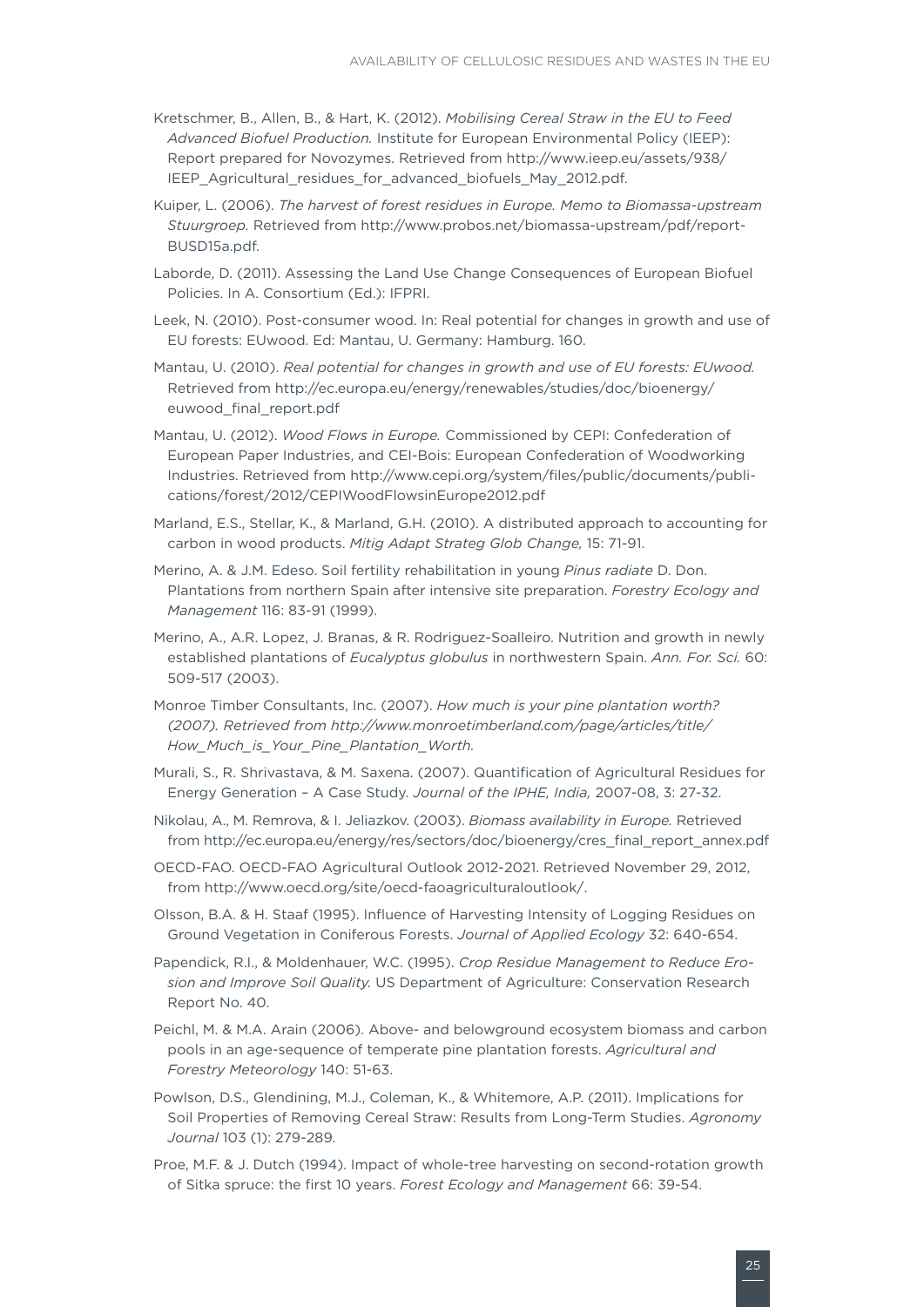- Proe, M.F., A.D. Cameron, J. Dutch, & X.C. Christodoulou (1996). The effect of whole-tree harvesting on the growth of second rotation Sitka spruce. *Forestry* 69: 389-102.
- Rawlings Consulting Forestry (2009). Maintaining and Managing Your Loblolly Pine Plantation. Retrieved from http://library.rawlingsforestry.com/ncdfr/maintaining\_and\_ managing\_loblolly\_pine/
- Rotiyanskiy, D., Benitez, P.C., Kraxner, F., McCallum, I., Obersteiner, M., Rametsteiner, E., & Yamagata, Y. (2007). Geographically explicit global modeling of land-use change, carbon sequestration, and biomass supply. *Technological Forecasting & Social Change* 74: 1057-1082.
- Scarlat, N., Martinov, M., & Dallemand, J.F. (2010). Assessment of the availability of agricultural crop residues in the European Union: Potential and limitations for bioenergy use. *Waste Management* 30: 1889-1897.
- Shelton, D.P., Dicky, E.C., Kanable, R., Melvin, S.W., & Burr, C.A. (1991). *Estimating Percent Residue Cover Using the Line-Transect Method.* University of Nebraska – Lincoln: Biological Systems Engineering: Papers and Publications. Retrieved from http://digitalcommons.unl.edu/cgi/viewcontent.cgi?article=1255&context=biosysengfacpub.
- Smeets, E. M. W., Faaij, A. P. C., Lewandowski, I. M. & Turkenburg, W.C. (2007). A bottomup assessment and review of global bio-energy potentials to 2050. *Progress in Energy and Combustion Science* 33, 56-106.
- Smith, C.T., W.J. Dyck, P.N. Beets, P.D. Hodgkiss, & A.T. Lowe (1994). Nutrition and productivity of *Pinus radiate* following harvest disturbance and fertilization of coastal sand dues. *Forest Ecology and Management* 66: 5-38.
- Snapp, S.S., Swinton, S.M., Labarta, R., Mutch, D., Black, J.R., Leep, R., Nyiraneza, J., & O'Neil, K. (2005). Evaluating Cover Crops for Benefits, Costs and Performance within Cropping System Niches. Agronomy Journal 97 (1): 322-332.
- Staffell, I. (2011). The Energy and Fuel Data Sheet. University of Birmingham, UK.
- Timmenga & Associates, Inc., & Zbeetnoff Agro-Environmental Consulting (2008). *Potential for Bio Energy in the Dawson Creek Area.* Submitted to the City of Dawson Creek, British Columbia.
- [US Department of Agriculture \(USDA\) \(2013\). Economic Research Service. Retrieved](file:///Users/valerie/Desktop/VS%20Graphic%20Design/Clients/(41)%20ICCT/projects/P41-067-13%20EU%20Waste%20Residue%20White%20Paper/US%20Department%20of%20Agriculture%20(USDA)%20(2013).%20Economic%20Research%20Service.%20Retrieved%20from%20http://www.ers.usda.gov/)  [from http://www.ers.usda.gov/](file:///Users/valerie/Desktop/VS%20Graphic%20Design/Clients/(41)%20ICCT/projects/P41-067-13%20EU%20Waste%20Residue%20White%20Paper/US%20Department%20of%20Agriculture%20(USDA)%20(2013).%20Economic%20Research%20Service.%20Retrieved%20from%20http://www.ers.usda.gov/).
- US Department of Energy (2011). *U.S. Billion-ton Update: Biomass Supply for a Bioenergy and Bioproducts Industry.* Prepared by Oak Ridge National Laboratory, Oak Ridge, Tenn.
- Union of Concerned Scientists (2012). *The Promise of Biomass: Clean Power and Fuel If Handled Right.* Retrieved from http://www.ucsusa.org/assets/documents/clean\_vehicles/Biomass-Resource-Assessment.pdf.
- United Nations Environment Programme (UNEP) (2011). *Waste: Investing in energy and resource efficiency. Retrieved from http://www.unep.org/greeneconomy/Portals/88/ documents/ger/GER\_8\_Waste.pdf.*
- US Department of Agriculture (USDA) (2007). *Soil Erosion on Cropland 2007. Retrieved from http://www.nrcs.usda.gov/wps/portal/nrcs/detail/national/ technical/?cid=stelprdb1041887.*
- University of Florida, SFRC Extension (2013). *A look at thinning. Retrieved from http:// www.sfrc.ufl.edu/Extension/FFSnl/ffsnl34e.htm.*
- University of Montana, Missoula (2011). *Supply Assessment of Forest Logging Residues and Non-Sawlog Biomass in the Vicinity of Missoula, Montana, 2011-2013. Retrieved from http://umt.edu/biomassplant/docs/SupplyAssessment.pdf.*